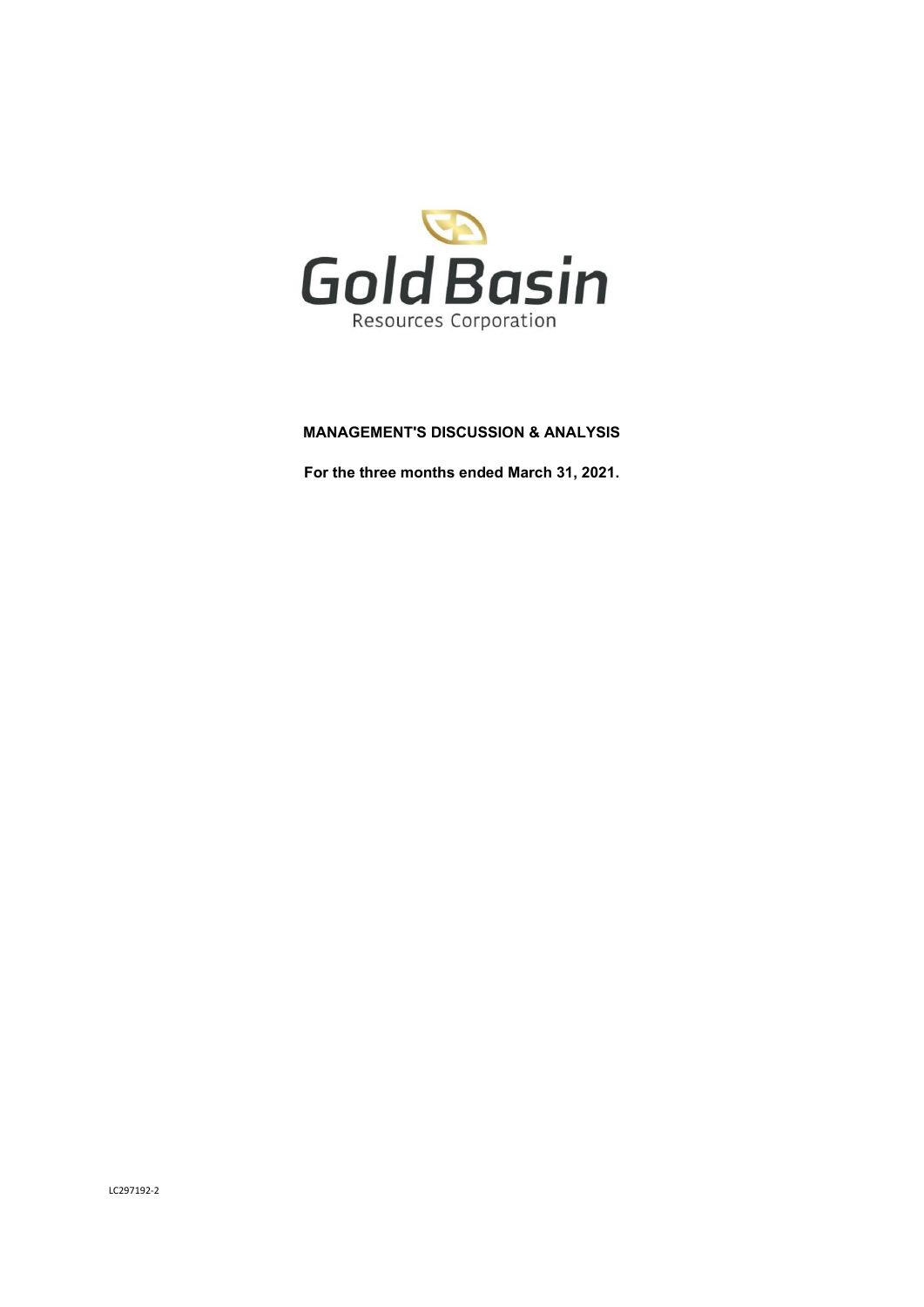### **REPORT DATE: May 28, 2021**

## **INTRODUCTION**

This Management's Discussion and Analysis ("MD&A") for Gold Basin Resources Corporation, formerly Fiorentina Minerals Inc. ("Gold Basin Resources" or the "Company") for the three months ended March 31, 2021 has been prepared by management, in accordance with the requirements of National Instrument 51- 102 *Continuous Disclosure Obligations*, as of May 28, 2021, and contains a review and analysis of financial results for Gold Basin Resources for the three months ended March 31, 2021. This MD&A should be read in conjunction with the Company's condensed interim financial statements and the accompanying notes for the three months ended March 31, 2021. The Company's reporting currency is the Canadian dollar and all amounts in this MD&A are expressed in Canadian dollars unless otherwise noted. The Company reports its financial position, results of operations and cash-flows in accordance with International Financial Reporting Standards as issued by the International Accounting Standards Board.

# **FORWARD-LOOKING STATEMENTS**

This MD&A contains forward-looking statements and forward-looking information (collectively, "forwardlooking statements") within the meaning of applicable Canadian and U.S. securities legislation, including the *United States Private Securities Litigation Reform Act of 1995*, concerning the business, operations and financial performance and condition of the Company. All statements, other than statements of historical fact, included herein including, without limitation, management's expectations regarding the Company's growth, results of operations, estimated future revenues, future demand for and prices of gold and precious metals, business prospects and opportunities, future capital expenditures and financings (including the amount and nature thereof), anticipated content, commencement, and cost of exploration programs in respect of the Company's projects and mineral properties, anticipated exploration program results from exploration activities, the discovery and delineation of mineral deposits, resources and/or reserves on the Company's projects and mineral properties, and the anticipated business plans and timing of future activities of the Company, are forward-looking statements. In making the forward-looking statements in this MD&A, the Company has applied several material assumptions, including without limitation, that there will be investor interest in future financings, market fundamentals will result in sustained precious metals demand and prices, the receipt of any necessary permits, licenses and regulatory approvals in connection with the future exploration and development of the Company's projects in a timely manner, the availability of financing on suitable terms for the exploration and development of the Company's projects and the Company's ability to comply with environmental, health and safety laws. Although the Company believes that such statements are reasonable, it can give no assurance that such expectations will prove to be correct.

Often, but not always, forward-looking statements can be identified by the use of words such as "plans", "expects", "is expected", "may", "will", "budget", "scheduled", "estimates", "forecasts", "predicts", "intends", "targets", "aims", "anticipates" or "believes" or variations (including negative or grammatical variations) of such words and phrases or may be identified by statements to the effect that certain actions "may", "could", "should", "would", "might" or "will" be taken, occur or be achieved.

Forward looking information involves known and unknown risks, uncertainties and other factors which may cause the actual results, performance or achievements of the Company to differ materially from any future results, performance or achievements expressed or implied by the forward-looking information. Such risks and other factors include, among others: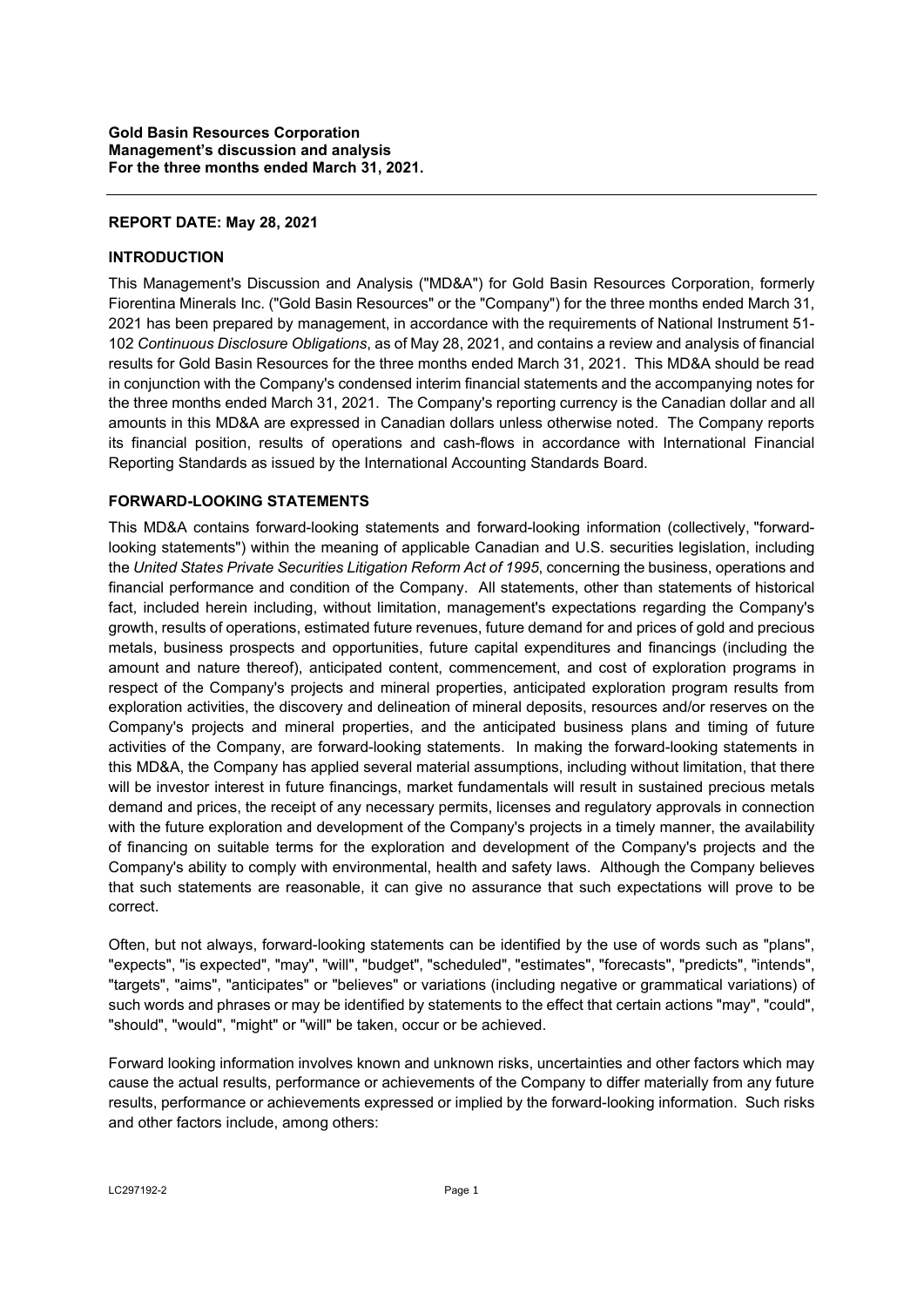- general business, economic, competitive, political and social uncertainties;
- the Company's strategies and objectives, both generally and in respect of its specific mineral properties or exploration and evaluation assets;
- the ability of the Company to obtain sufficient financing to fund its business activities and plans on an ongoing basis;
- operating and technical difficulties in connection with mineral exploration for the Company's projects generally, including the geological mapping, prospecting, drilling and sampling programs for the Company's projects;
- accuracy of probability simulations prepared to predict prospective mineral resources;
- actual results of exploration activities, including exploration results, the estimation or realization of mineral resources and mineral reserves, the timing and amount of estimated future production, costs of production, capital expenditures, and the costs and timing of the development of new deposits;
- changes in project parameters as plans continue to be refined;
- possible variations in ore grade or recovery rates, possible failures of plants, equipment or processes to operate as anticipated, accidents, labour disputes and other risks of the mining industry;
- delays in obtaining governmental and regulatory approvals, permits or financing or in the completion of development or construction activities;
- changes in laws, regulations and policies affecting mining operations, hedging practices, currency fluctuations, title disputes or claims limitations on insurance coverage and the timing and possible outcome of pending litigation, environmental issues and liabilities, risks related to joint venture operations, and risks related to the integration of acquisitions;
- requirements for additional capital, future prices of precious metals, changes in general economic conditions, changes in the financial markets and in the demand and market price for commodities;
- risks relating to epidemics or pandemics such as COVID–19, including the impact of COVID–19 on the Company's business, financial condition and results of operations; and
- those factors discussed under the headings "Risk and Uncertainties" and "Financial Instruments and Risk Management" in this MD&A and other filings of the Company with the Canadian Securities Authorities, copies of which can be found under the Company's profile on the SEDAR website at www.sedar.com.

These factors should be carefully considered and readers are cautioned not to place undue reliance on forward-looking statements. Although the forward-looking information contained in this MD&A is based upon what management believes to be reasonable assumptions, there can be no assurance that such forward-looking information will prove to be accurate, as actual results and future events could differ materially from those anticipated in such information. Such forward-looking information is made as of the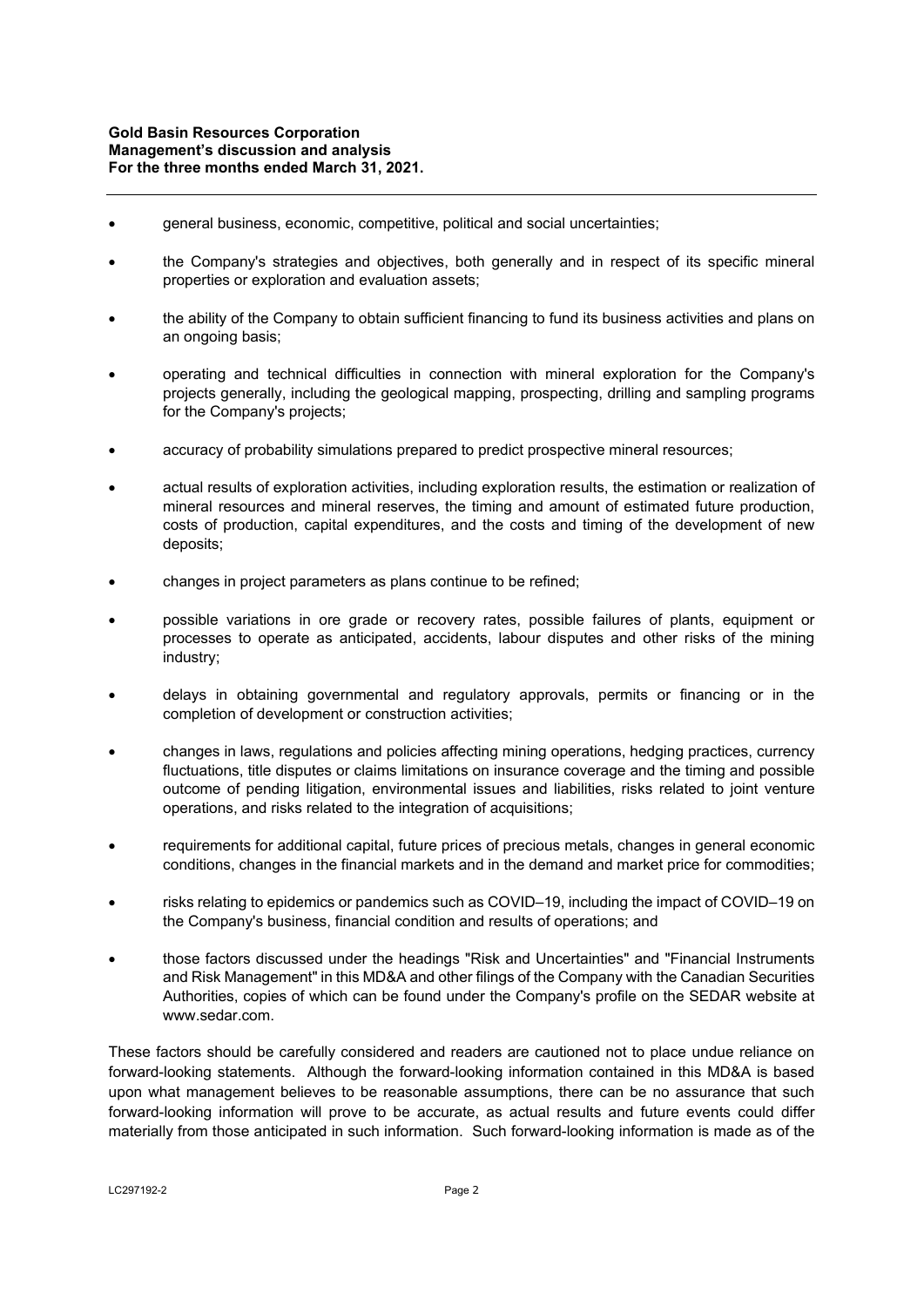date of this MD&A and, other than as required by law, the Company assumes no obligation to update or revise such forward-looking information to reflect new events or circumstances.

## **BUSINESS OVERVIEW**

The Company is a publicly traded mineral exploration company, whose common shares are listed on the Canadian Securities Exchange (the "CSE") under the symbol "GXX" and on the OTCQB Venture Market under the symbol "GXXFF". The Company is principally engaged in the acquisition, exploration and development of North American mineral properties.

The Company's exploration assets are grouped together as the Gold Basin project (the "Gold Basin Project" or the "Project") and the mining claims are located in Mojave County, Arizona, United States, which Project area is described in more detail below.

The Company's head office and registered and records offices are located at 1170 – 1040 West Georgia Street, Vancouver, British Columbia, V6E 4H1, Canada.

### **COVID-19**

The Company's priority is the health and safety of its workforce. No positive COVID-19 cases have been reported among the Company's employees, consultants, contractors, or their families. Company employees, consultants and service providers in Canada, the United States and Australia are working from home where possible. As a response to the COVID-19 crisis, Australia implemented strict lock-down protocols for the population in general during 2020 and the months following. In the United States, Arizona state measures permitted the Company to begin exploration work.

No matters or circumstances have arisen since the end of the financial year, including the COVID-19 pandemic, which significantly affected or may significantly affect the operations of the Company, the results of those operations, or the state of affairs of the Company in the future financial years.

### **EXPLORATION PROJECTS**

The Company has exploration assets in Arizona, U.S.A., which are described in more detail below.

### **Gold Basin Project**

### *Property Description*

The Gold Basin Project is located approximately 70 miles southeast of Las Vegas, Nevada, and 50 miles northwest of Kingman, Arizona, in the Gold Basin mining district of Mohave County, Arizona, U.S.A, and is accessible via Interstate Highway 93 from either Las Vegas or Kingman. The approximate geographic center of the Gold Basin Project area is located at 35˚48'N latitude and 114˚14'W longitude (N3,963,278m, E748,824m; WGS84, UTM Zone 11S). The Project area is comprised of 5 split estate mineral rights (2,389 acres) and 290 unpatented federal mining claims (5,280 acres), which together total approximately 7,669 acres (roughly 12 mi2) of land surface.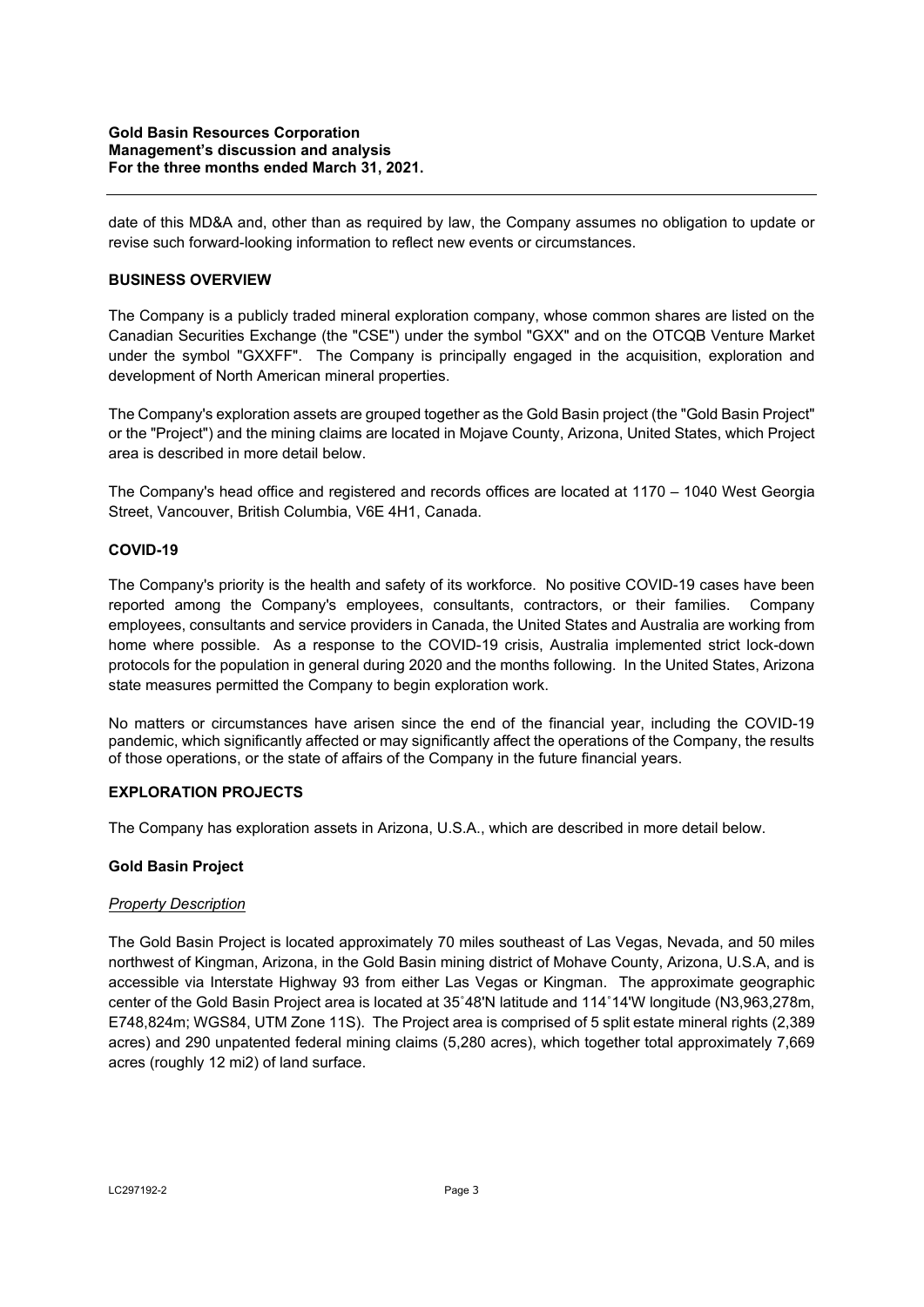## *Property Acquisition*

The Company entered into two assignment and assumption agreements dated June 16, 2020 with Centric Minerals Corporation ("Centric"), an arm's length private British Columbia corporation, whereby Centric assigned to the Company all of its rights under two letter agreements with third party vendors that were at arm's length to the Company. The Company was assigned the right to acquire an approximate aggregate 75% interest in and to the Gold Basin Project (the "Assignment") in consideration for 8,000,000 common shares in its capital, and subsequently the Company negotiated the acquisition of a 100% interest in the Project.

Following the Assignment, the Company entered into a relinquishment of rights and release deed, and a relinquishment of rights agreement and termination, whereby certain third parties with existing rights to the Project (the "Vendors") agreed to relinquish all of their right, title and interest in the Project (the "Relinquishment") in favour of the underlying owner of the Project, Aurum Exploration Inc. ("Aurum"), effective September 3, 2020. As consideration for the Relinquishment, the Company made a cash payment of AU\$1,000,000 and issued an aggregate of 10,000,001 common shares in its capital, valued at \$4,625,000, to the Vendors.

The Company acquired its 100% interest in the Project through its wholly-owned subsidiary Gold Basin Resources (Arizona), Inc., ("Gold Basin (US)") pursuant to a purchase and sale agreement made as of September 3, 2020 (the "Purchase Agreement") among the Company, Gold Basin (US), and Aurum (the "Property Acquisition"). All of Aurum's right, title and interest in the 290 unpatented federal mining claims which comprise the bulk of the Project area was transferred to Gold Basin (US) by Quitclaim Deed on September 14, 2020. Pursuant to the Purchase Agreement, the Company issued an aggregate of 15,000,000 common shares in its capital to Aurum's nominees with the value of \$6,000,000. The closing of the Property Acquisition took place on September 18, 2020.

The 290 unpatented federal mining claims are also subject to a 1% Gross Returns Royalty (the "Centric Royalty") held by Centric Minerals Management Pty Ltd ("Centric (AUS)") pursuant to a gross returns royalty agreement dated as of January 1, 2020 between Aurum and Centric (AUS) (the "Centric Royalty Agreement"). The Centric Royalty Agreement was assigned to Gold Basin (US) by Aurum pursuant to an assignment and assumption agreement made effective as of September 14, 2020 among Aurum, Gold Basin (US) and Centric (AUS), whereby Aurum assigned all of its right, title, benefit and interest in the Centric Royalty Agreement to Gold Basin (US) and Gold Basin (US) assumed all of Aurum's obligations thereunder, including the payment of the Centric Royalty thereunder.

The split estate mineral rights are subject to a perpetual production royalty held by Newmont Corporation of 3.5% gross returns from the sale or other disposition of all metals and minerals produced from those portions of the Project area previously owned by Sante Fe Pacific Railroad Company pursuant to the terms of an option agreement entered into by Sante Fe Pacific Railroad Company and Aurumbank Incorporated as of February 9, 2004.

The Company has filed a National Instrument 43-101 *Standards of Disclosure for Mineral Projects* ("NI 43- 101") Technical Report entitled "National Instrument 43-101 Technical Report, Geology and Exploration at the Gold Basin Project, Mohave County, Arizona, USA", dated February 25, 2021 with an effective date of February 5, 2021 (the "Technical Report"). The Technical Report was prepared by Hard Rock Consulting LLC, and can be viewed on the Company's profile on the SEDAR website at www.sedar.com and on the Company's website.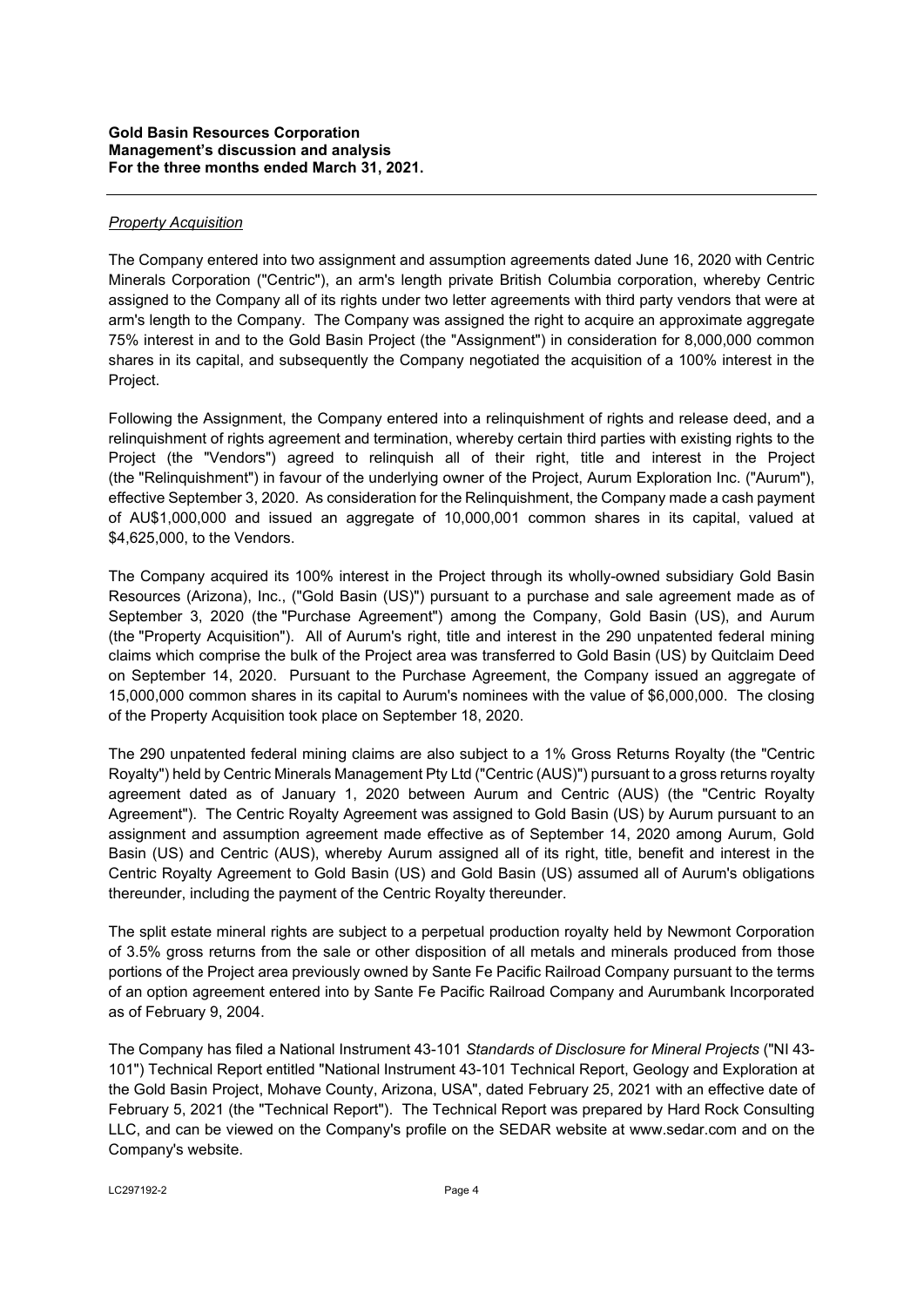A large portion of the technical information included below is sourced from the Technical Report. As the information is necessarily summarized, readers are encouraged to review the Technical Report in its entirety, including all qualifications and assumptions. The Technical Report is intended to be read as a whole, and sections should not be read or relied upon out of context. For the purposes of the following summary, capitalized terms not defined herein have the meanings given to them in the Technical Report.*Accessibility* 

The Gold Basin Project is readily accessible from both Las Vegas, Nevada and Kingman, Arizona via Interstate Highway 93 to Pierce Ferry Road. The primary Project access road, BLM Road 9748, extends to the west from Pierce Ferry Road immediately past mile marker 17 (northeast of Highway 93). BLM Road 9748 is a well-used but largely unimproved gravel road that turns into BLM Road 9761 within about a mile of the Project area. Local access throughout the Project area, including to old workings and drill pads, is provided by an assortment of secondary gravel roads and jeep trails, most of which are suitable for twowheel drive vehicles.

Exploration work can be carried out year-round, though local flooding during heavy rains in the late summer months can occasionally limit access to and throughout the Project site for short periods of time.

## *Geology and Mineralisation*

Bedrock in the Project area is primarily comprised of Precambrian gneiss and rapakivi-like granite, and a Cretaceous two-mica granite. The Precambrian and Cretaceous rocks are both cut by the Cyclopic detachment fault, the southernmost extension of the regional South Virgin-White River detachment. The Cyclopic detachment consists of at least two low-angle normal faults that strike northwest and dip generally less than 20° southwest. The fault contains Precambrian crystalline rocks in both its hanging wall and footwall and locally cuts the Cretaceous two-mica granite.

The Cyclopic detachment fault is the most dominant structural feature in the Gold Basin district, and it is presently thought to be the primary district-scale control over gold mineralisation. Gold grade and distribution at the Gold Basin Project are primarily controlled by structure, specifically the series of nearhorizontal detachment fault planes cutting the Precambrian gneissic basement. Gold mineralisation is the result of a low sulphidation and shallow epithermal depositional system and localized within brecciated, gouged, and shattered zones which range in thickness from 1m to 30m.

### *Exploration Status*

The Company initiated an 88-hole Phase 1 reverse circulation drilling program in the Autumn of 2020 (the "Phase 1 Drilling Program"), which was intended to increase the density of drilling and quality of data in the Cyclopic and Cyclopic NW target areas to a degree sufficient to support estimation of mineral resources in accordance with the definitions and standards of disclosure prescribed by NI 43-101.

The Phase 1 Drilling Program was expanded twice since its initialisation due to the continued positive results received. To date, the Company has completed a total of 103 holes totalling 9,537m with hole depths ranging from 67 to 110m. At present, approximately 900 samples from the Phase 1 Drilling Program are still to be assayed with results expected in June 2021.

The Phase 1 Drilling Program has confirmed a series of vertically-stacked, laterally-extensive mineralised zones previously identified in both the historical and current drilling and has confirmed that the gold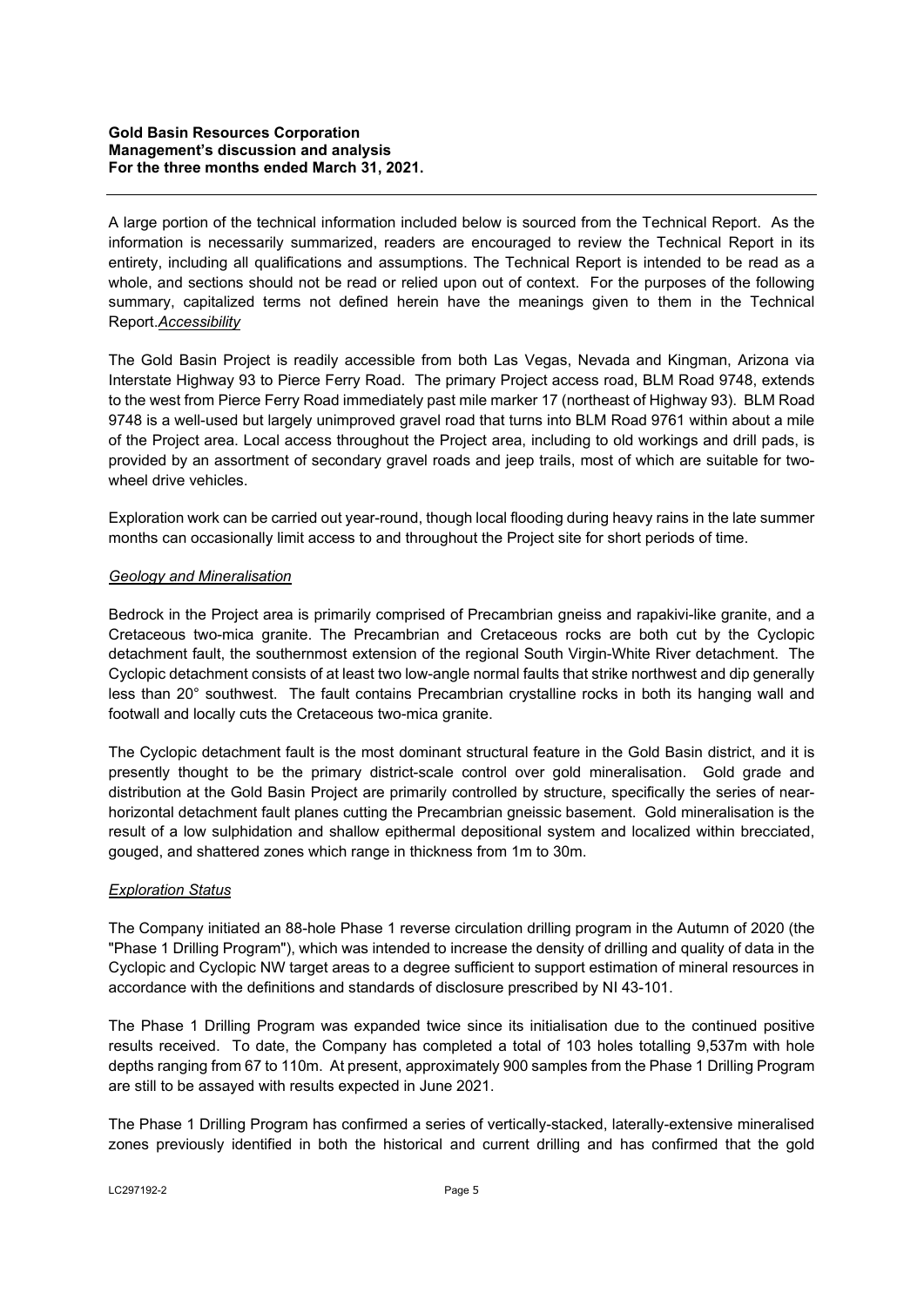### **Gold Basin Resources Corporation Management's discussion and analysis For the three months ended March 31, 2021.**

mineralisation is contiguous between the historical gold bearing zones and extends to greater depth at the Cyclopic Mine than was previously known. The gold bearing structures cover an area 1,650m long (NNW) and over 650m wide (East to West), starting at surface and extending to over 90m depth. The gold-bearing structures pinch and swell in all directions and, in places, are more than 50m thick and contain continuous gold mineralisation. The structures remain open in all directions.

Highlights of the drilling to date include:

- 39.6m @ 0.52 g/t Au from 47.24m in hole CM-20-023 incl. 12.2m @ 1.13 g/t Au
- **28.7m @ 0.59 g/t Au from 7.62 m in hole CM-20-078 incl. 13.7 m @ 1.1 g/t Au**
- 10.67m @ 0.98 g/t Au from 15.24m in hole CM-20-090
- 9.1m @ 6.52 g/t Au from surface in hole CM-20-61
- 13.7m @ 1.17 g/t Au from 21.34m in hole CM-20-10
- 18.3m @ 1.30 g/t Au from 38.1m in hole CM-20-11
- 13.7m @ 1.20 g/t Au from 54.86m in hole CM-20-19

### *Planned Exploration Activities*

The Company intends to continue its RC drilling program to further delineate the gold mineralisation at the Cyclopic deposit and also intends to implement an additional RC program for the Stealth deposit where historical drilling has shown higher grade zones of gold mineralisation to be present.

The mineralised portion of the Cyclopic Fault as currently drill-defined is centrally located with respect to several other gold mineralised zones previously identified within the much larger Cyclopic District where the Company's land package includes four known zones of historical gold mineralisation within a NWtrending area 11 km long and 2 km wide.

Geochemical anomalies together with surface alteration are known to be good indicators for extending the gold mineralisation in the project area and the Company intends to undertake a airborne gepphysical survey that will provide detailed information of the surface mineralogy of the project area.

### **Quality Control and Quality Assurance**

The Company initiated RC drilling on the Gold Basin Project on November 14, 2020 and as of the date of this MD&A has drilled approximately 9,537m in 103 holes, with hole depths ranging from 67m to 110m. All holes are vertical and are being drilled with dry air (no injected water or other fluid) using a centre-return hammer.

Samples are collected every 5 feet (1.52m) and are reduced on-site using a triple-tier Gilson splitter, producing a 2kg - 3kg assay sample and a 3kg - 5kg twin sample that can be used for met testing or reassay work. Coarse blank material, standard reference pulps, and split duplicates are inserted into the sample stream on a 1-in-20 sample basis such that each 23-sample group contains one blank, one duplicate, and one reference pulp. Three standard reference pulps at three different gold grades (0.154 ppm, 0.778ppm, and 2.58ppm) are being used. One 1.52m drill interval in every four intervals is weighed in order to monitor recovery.

Assay samples are placed in shipping sacks, together with the field inserts, upon completion of each hole. After four holes are completed, all assay samples are transported in their respective shipping sacks to the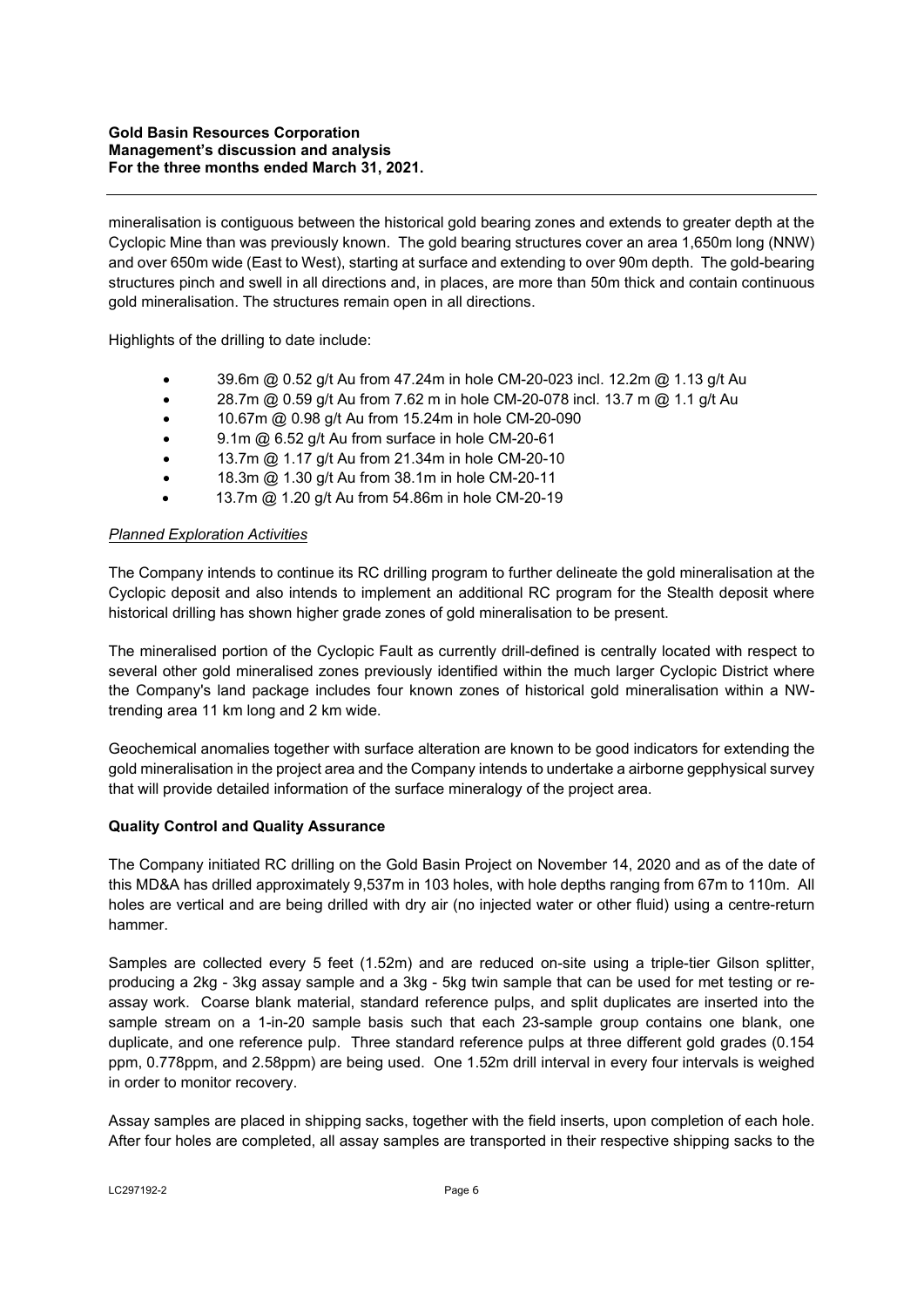FedEx Freight centre in Kingman, Arizona by a site geologist, and the samples are sent via FedEx to American Assay Lab ("AAL") in Reno, Nevada. Prior to shipping, all assay samples are maintained under the direct control and supervision of the on-site geological staff.

Upon arrival in Reno, Nevada at AAL, the samples are prepared using AAL code PV03 procedure (pulverize 0.3kg split to 85% passing 75 micron) and fire-assayed for gold using AAL code FA-PB30-ICP procedure (30gm fire with ICP-OES finish). AAL also inserts its own certified reference materials plus blanks and duplicates.

## **Qualified Person**

Charles Straw BSc., a qualified person as defined by NI 43-101, has reviewed the scientific and technical information that forms the basis for this MD&A and has approved the disclosure herein. Mr. Straw is not independent of the Company as he is the President and a director of the Company and holds securities of the Company.

# **OTCQB LISTING**

Effective April 26, 2021, the common shares in the capital of the Company were approved for and commenced trading in the United States on the OTC Markets Group's OTCQB Venture Market ("OTCQB"). The common shares are trading on the OTCQB under the ticker symbol "GXXFF" and will continue to trade on the Canadian Securities Exchange under the ticker symbol "GXX".

### **RISK FACTORS**

The Company is in the business of acquiring, exploring and, if warranted, developing and exploiting natural resource properties. Due to the nature of the Company's proposed business and the present stage of exploration of its mineral properties the following risk factors, among others, will apply: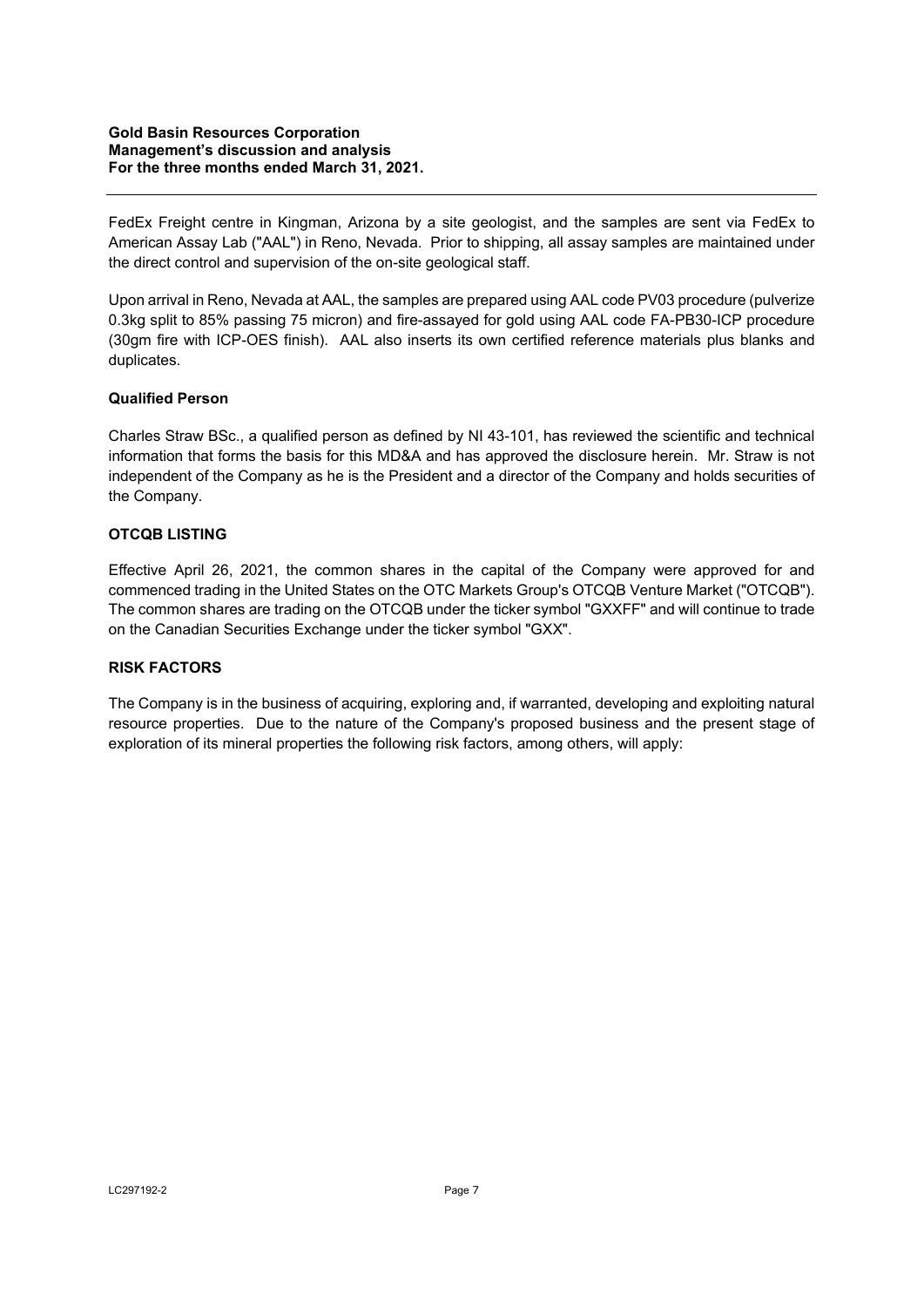#### **Resource Industry is Intensely Competitive**

The Company's business is the acquisition, exploration and development of resource properties. The resource industry is intensely competitive, and the Company will compete with other companies that have far greater resources.

### **Resource Exploration and Development is Generally a Speculative Business**

Resource exploration and development is a speculative business and involves a high degree of risk, including, among other things, unprofitable efforts resulting both from the failure to discover mineral deposits and from finding mineral deposits which, though present, are insufficient in size and grade at the then prevailing market conditions to return a profit from production. The marketability of natural resources which may be acquired or discovered by the Company will be affected by numerous factors beyond the control of the Company. These factors include market fluctuations, the proximity and capacity of natural resource markets, government regulations, including regulations relating to prices, taxes, royalties, land use, importing and exporting of minerals and environmental protection. The exact effect of these factors cannot be accurately predicted, but the combination of these factors may result in the Company not receiving an adequate return on invested capital.

#### **Fluctuation of Prices**

Even if commercial quantities of resource deposits are discovered by the Company, there is no guarantee that a profitable market will exist for the sale of the product produced. Factors beyond the control of the Company may affect the marketability of any substances discovered. Commodity prices have experienced significant movement over short periods of time, and are affected by numerous factors beyond the control of the Company, including international economic and political trends, expectations of inflation, currency exchange fluctuations, interest rates and global or regional consumption patterns, speculative activities and increased production due to improved exploration and production methods. The supply of commodities is affected by various factors, including political events, economic conditions and production costs in major producing regions. There can be no assurance that the price of any commodities will be such that any of the properties in which the Company has, or has the right to acquire, an interest may be mined at a profit.

#### **Permits and Licenses**

The operations of the Company will require consents, approvals, licenses and/or permits from various governmental authorities. There can be no assurance that the Company will be able to obtain all necessary consents, approvals, licenses and permits that may be required to carry out exploration, development and production operations at its projects.

#### **No Assurance of Profitability**

The Company has no history of earnings and due to the nature of its business there can be no assurance that the Company will ever be profitable. The Company has not paid dividends on its shares since incorporation and does not anticipate doing so in the foreseeable future. The only present source of funds available to the Company is from the sale of its common shares or, possibly, from the sale or optioning of a portion of its interest in its resource properties. Even if the results of exploration are encouraging, the Company may not have sufficient funds to conduct the further exploration that may be necessary to determine whether a commercial deposit exists. While the Company may generate additional working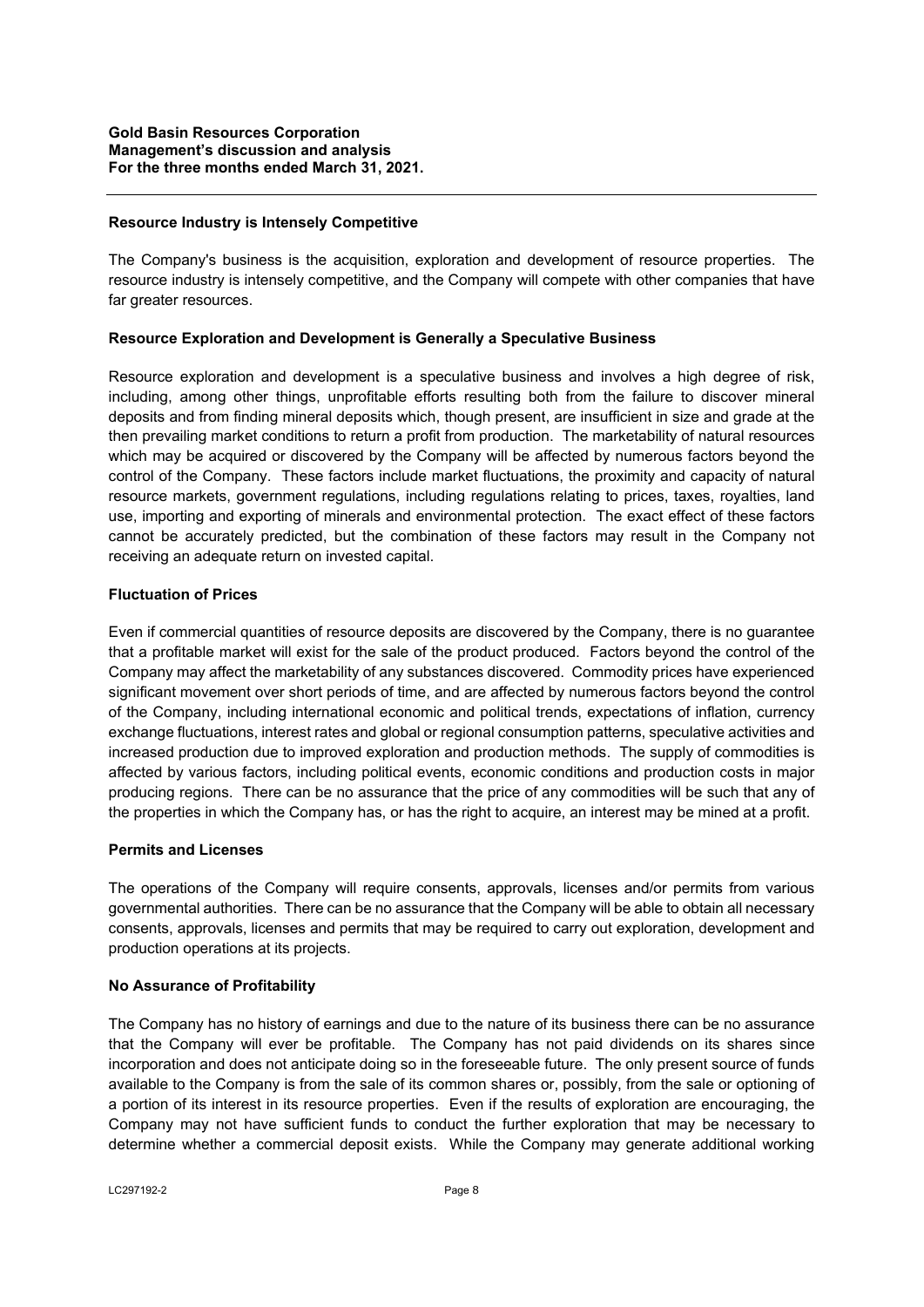capital through further equity offerings or through the sale or possible syndication of its properties, there can be no assurance that any such funds will be available on favorable terms, or at all. At present, it is impossible to determine what amounts of additional funds, if any, may be required. Failure to raise such additional capital could put the continued viability of the Company at risk.

## **Uninsured or Uninsurable Risks**

The Company may become subject to liability for pollution or hazards against which it cannot insure or against which it may elect not to insure where premium costs are disproportionate to the Company's perception of the relevant risks. The payment of such insurance premiums and of such liabilities would reduce the funds available for exploration and production activities.

## **Government Regulations and Political Climate**

Mineral exploration on the Company's properties are affected to varying degrees by: (i) government regulations relating to such matters as environmental protection, health, safety and labour; (ii) mining law reform; (iii) tax laws; (iv) restrictions on production, price controls, and tax increases; (v) maintenance of claims; (vi) tenure; and (vii) expropriation of property through nationalization, requisition or confiscation. Any mineral exploration activities conducted by the Company, including commencement of production, require permits from governmental authorities and such operations are and will be governed by laws and regulations governing prospecting, mining, production, exports, taxes, labour standards, occupational health, waste disposal, toxic substances, land use, environmental protection, mine safety and other matters.

Companies engaged in the development and operation of mines and related facilities generally experience increased costs, and delays in development and/or production and other schedules as a result of the need to comply with applicable laws, regulations and permits. All permits required for the conduct of exploration, development and mining operations, including the construction of mining facilities, may not be obtainable by the Company on reasonable terms, which would have an adverse effect on any mining project the Company might undertake. Additionally, failure to comply with applicable laws, regulations and permitting requirements may result in enforcement actions thereunder, including orders issued by regulatory or judicial authorities causing operations to cease or be curtailed, and may include corrective measures requiring capital expenditures, installation of additional equipment, or remedial actions. Parties engaged in mining exploration, development or operations may be required to compensate those suffering loss or damage by reason of the mining activities and may have civil or criminal fines or penalties imposed for violations of applicable laws or regulations.

To the best of the Company's knowledge, the Company is and will continue to operate in compliance with applicable legal and environmental regulations and social requirements. However, amendments to current governmental laws and regulations affecting mining companies, or the more stringent application thereof, or shifts in political conditions or attitudes could adversely affect the Company's operations including the potential to curtail or cease exploration programs or to preclude entirely the economic viability of a mineral property. The extent of future changes to governmental laws and regulations cannot be predicted or quantified, but it should be assumed that such laws and regulations will become more stringent in the future. Generally, new laws and regulations will result in increased compliance costs, including costs and time and effort for obtaining permits, and increased delays or fines resulting from loss of permits or failure to comply with the new requirements.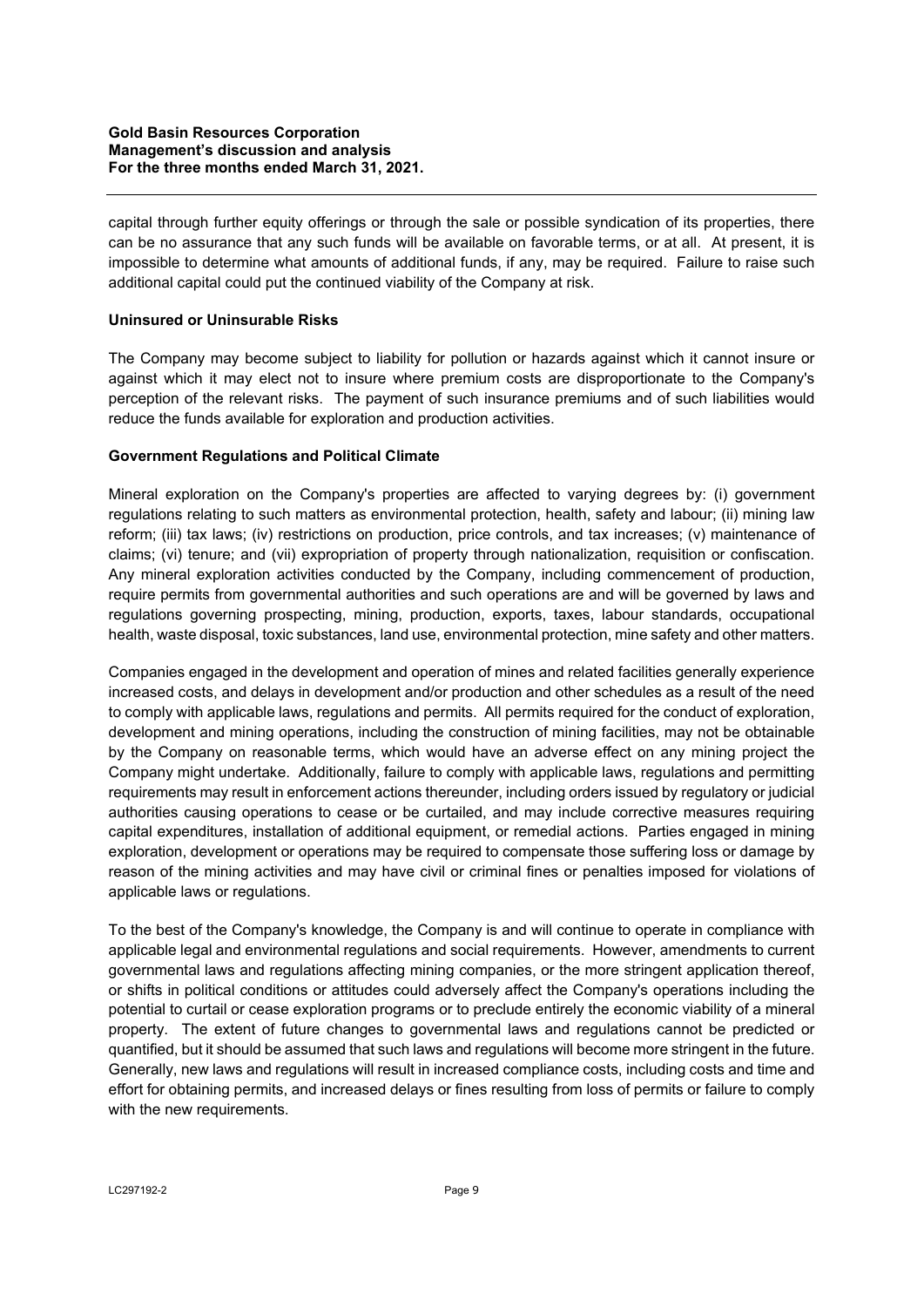## **General Economic Conditions**

The recent unprecedented events in global financial markets have had a profound impact on the global economy. Many industries, including the gold and base metal mining industry, are impacted by these market conditions. Some of the key impacts of the recent financial market turmoil include contraction in credit markets resulting in a widening of credit risk, devaluations and high volatility in global equity, commodity, foreign exchange and precious metal markets, and a lack of market liquidity. A continued or worsened slowdown in the financial markets or other economic conditions, including but not limited to, consumer spending, employment rates, business conditions, inflation, fuel and energy costs, consumer debt levels, lack of available credit, the state of the financial markets, interest rates, and tax rates may adversely affect the Company's growth and profitability. Specifically:

- global credit or liquidity crisis could impact the cost and availability of financing and the Company's overall liquidity;
- the volatility of commodity prices may impact the Company's future revenues, profits and cash flow;
- volatile energy prices, commodity and consumables prices and currency exchange rates impact potential production costs; and
- the devaluation and volatility of global stock markets impacts the valuation of the Common Shares, which may impact the Company's ability to raise funds through the issuance of Common Shares.

These factors could have a material adverse effect on the Company's financial condition and results of operations.

### **Exploration and Mining Risks**

Fires, power outages, labor disruptions, flooding, explosions, cave-ins, landslides and the inability to obtain suitable or adequate machinery, equipment or labor are other risks involved in the operation of mines and the conduct of exploration programs. Substantial expenditures are required to establish reserves through drilling, to develop metallurgical processes, to develop the mining and processing facilities and infrastructure at any site chosen for mining. Although substantial benefits may be derived from the discovery of a major mineralized deposit, no assurance can be given that minerals will be discovered in sufficient quantities to justify commercial operations or that funds required for development can be obtained on a timely basis. The economics of developing mineral properties is affected by many factors including the cost of operations, variations of the grade of ore mined, fluctuations in the price of gold or other minerals produced, costs of processing equipment and such other factors as government regulations, including regulations relating to royalties, allowable production, importing and exporting of minerals and environmental protection. In addition, the grade of mineralization ultimately mined may differ from that indicated by drilling results and such differences could be material. Short term factors, such as the need for orderly development of ore bodies or the processing of new or different grades, may have an adverse effect on mining operations and on the results of operations. There can be no assurance that minerals recovered in small scale laboratory tests will be duplicated in large scale tests under on-site conditions or in production scale operations. Material changes in geological resources, grades, stripping ratios or recovery rates may affect the economic viability of projects.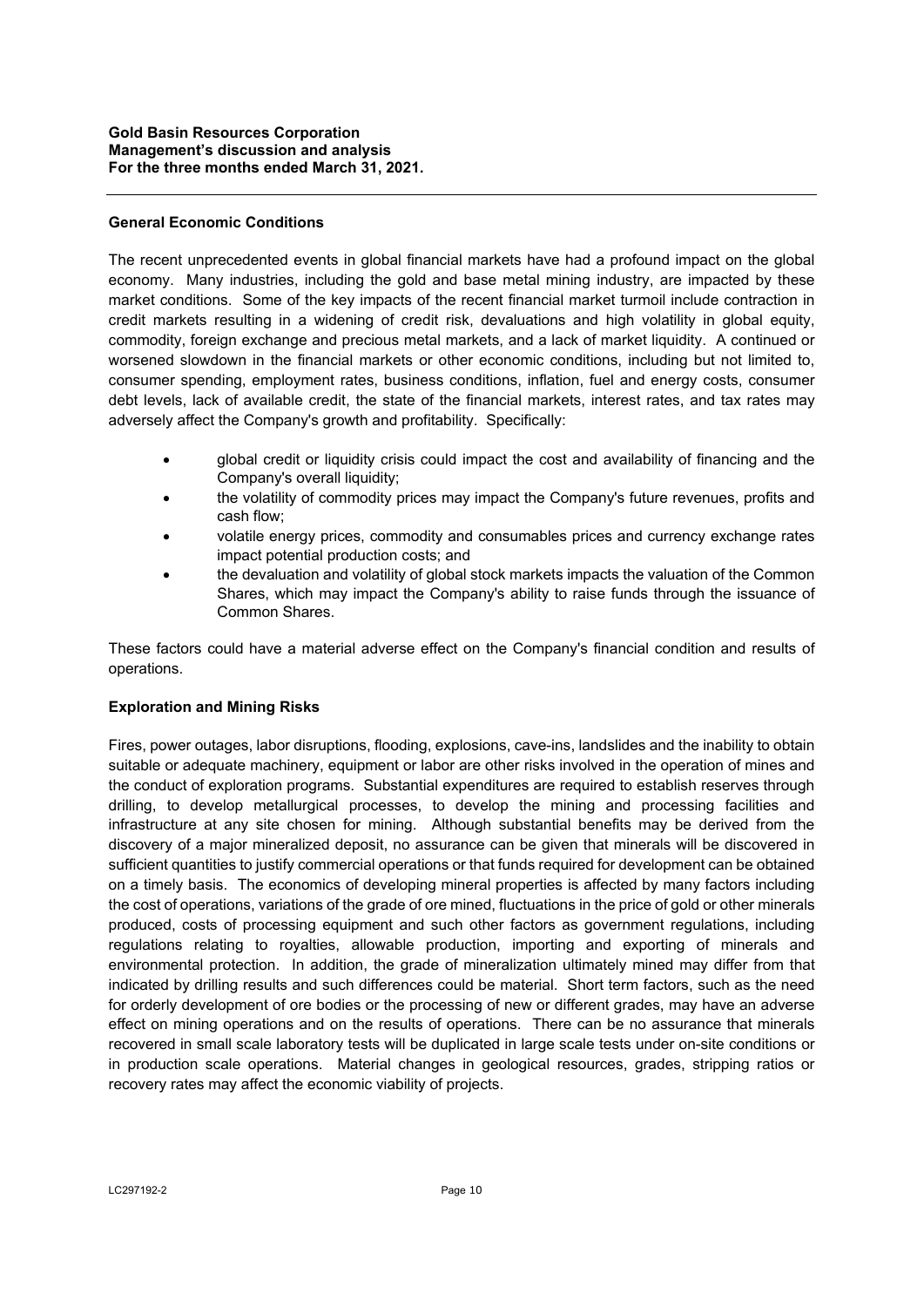### **No Known Mineral Reserves**

The Company's mineral properties are in the exploration stage and it is without known mineral reserves. Although the Company may discover mineral reserves through its exploration programs, commercial production may not be warranted due to insufficient quantities or unfavourable economic conditions.

In the event a mineral reserve is discovered, substantial expenditures are required to develop the mineral reserve for production including facilities for mining, processing, infrastructure and transportation. The marketability of any minerals discovered may be affected by numerous factors which are beyond the Company's control and which cannot be accurately predicted, such as global economic conditions, mineral markets and mineral pricing, global smelting and refining availability, and such other factors as government regulations, including regulations relating to royalties, allowable production, importing and exporting of minerals, and environmental protection. Depending on the price of minerals produced, the Company may determine that it is not warranted to commence or continue commercial production.

#### **Environmental Matters**

Existing and possible future environmental legislation, regulations and actions could cause significant expense, capital expenditures, restrictions and delays in the activities of the Company, the extent of which cannot be predicted and which may well be beyond the capacity of the Company to fund. The Company's right to exploit any resource property is and will continue to be subject to various reporting requirements and to obtaining certain government approvals and there can be no assurance that such approvals, including environment approvals, will be obtained without inordinate delay or at all.

There are numerous historic excavations, prospect pits, and shafts within the Gold Basin Project area, as well as a number of associated waste rock dumps, access roads, and tailings dumps. It is uncertain at present if the historic workings pose a potential environmental liability to the Project, nor if or to what extent the Company might be responsible for their reclamation.

### **Insufficient Financial Resources**

The Company does not presently have sufficient financial resources to undertake by itself the exploration and development of all of its significant exploration and development programs. The development of the Company's properties will therefore depend upon the Company's ability to obtain financing through the joint venturing of projects, private placement financing, public financing or other means. There can be no assurance that the Company will be successful in obtaining the required financing. Failure to raise the required funds could result in the Company losing, or being required to dispose of, its interest in its properties.

### **Financing Risks**

The Company has limited financial resources, has no source of operating cash flow and has no assurance that additional funding will be available to it for further exploration and development of its projects or to fulfill its obligations under any applicable agreements. There can be no assurance that it will be able to obtain adequate financing in the future or that the terms of such financing will be favorable. Failure to obtain such additional financing could result in delay or indefinite postponement of further exploration and development of its projects with the possible loss of such properties.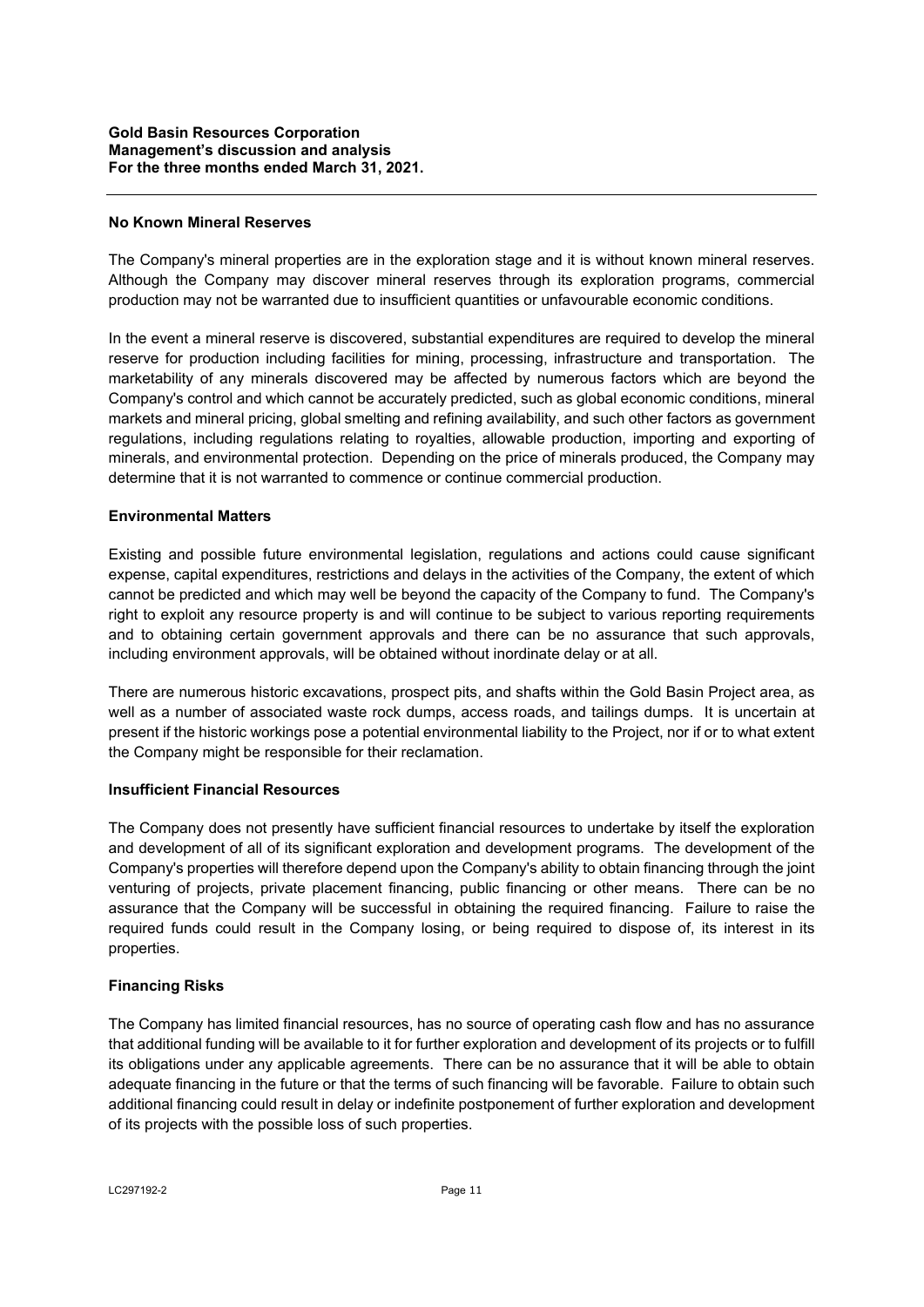### **Dilution to the Company's Existing Shareholders**

The Company assesses various options for financing; however, the Company may need to continue its reliance on the sale of securities for future financing. The Company may issue securities on less than favorable terms to raise sufficient capital to fund its business plan. Any transaction involving the issuance of equity securities or securities convertible into common shares would result in dilution, possibly substantial, to present and prospective holders of common shares. The amount of additional funds required will depend largely on the success of the Company's exploration programs.

## **Increased Costs**

Management anticipates that costs at the Company's projects will frequently be subject to variation from one year to the next due to a number of factors, such as the results of ongoing exploration activities (positive or negative), changes in the nature of mineralization encountered, and revisions to exploration programs, if any, in response to the foregoing. In addition, exploration program costs are affected by the price of commodities such as fuel, rubber and electricity and the availability (or otherwise) of consultants and drilling contractors. Increases in the prices of such commodities or a scarcity of consultants or drilling contractors could render the costs of exploration programs to increase significantly over those budgeted. A material increase in costs for any significant exploration programs could have a significant effect on the Company's operating funds and ability to continue its planned exploration programs.

## **Dependence Upon Others and Key Personnel**

The success of the Company's operations will depend upon numerous factors, many of which are beyond the Company's control, including (i) the ability to design and carry out appropriate exploration programs on its resource properties; (ii) the ability to produce resources from any resource deposits that may be located; (iii) the ability to attract and retain additional key personnel in exploration, marketing, mine development and finance; and (iv) the ability and the operating resources to develop and maintain the properties held by the Company. These and other factors will require the use of outside suppliers as well as the talents and efforts of the Company and its consultants and employees. There can be no assurance of success with any or all of these factors on which the Company's operations will depend, or that the Company will be successful in finding and retaining the necessary employees, personnel and/or consultants in order to be able to successfully carry out such activities. This is especially true as the competition for qualified geological, technical personnel and consultants is particularly intense in the current marketplace.

### **Conflicts of Interest**

Certain directors of the Company also serve as directors and/or officers of other companies involved in other business ventures. Consequently, there exists the possibility for such directors to be in a position of conflict. Any decision made by such directors involving the Company will be made in accordance with their duties and obligations to deal fairly and in good faith with the Company and such other companies. In addition, such directors will declare, and refrain from voting on, any matter in which such directors may have a conflict of interest.

# **Cyber Security Risk**

Cyber security risk is the risk of negative impact on the operations and financial affairs of the Company due to cyber attacks, destruction or corruption of data, and breaches of its electronic systems. Management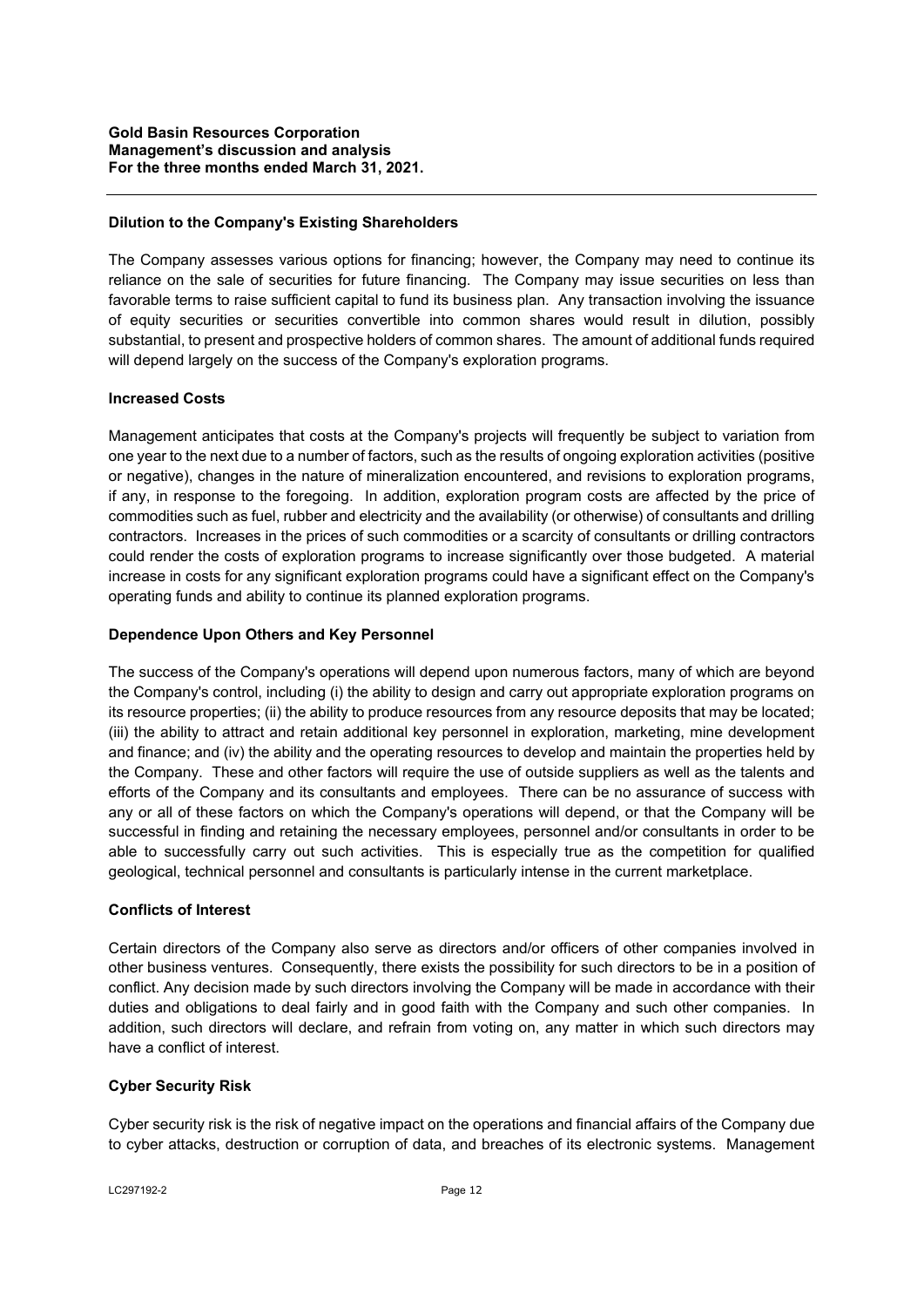believes that it has taken reasonable and adequate steps to mitigate the risk of potential damage to the Company from such risks. The Company also relies on third-party service providers for the storage and processing of various data. A cyber security incident against the Company or its contractors and service providers could result in the loss of business sensitive, confidential or personal information as well as violation of privacy and security laws, litigation and regulatory enforcement and costs. The Company has not experienced any material losses relating to cyber attacks or other information security breaches, however there can be no assurance that it will not incur such losses in the future.

## **Price Fluctuations and Share Price Volatility**

In recent years, the securities markets in the United States and Canada have experienced a high level of price and volume volatility, and the market price of securities of many companies, particularly those considered exploration stage companies, have experienced wide fluctuations in price which have not necessarily been related to the operating performance, underlying asset values or prospects of such companies. There can be no assurance that continual and extreme fluctuations in price will not occur. Additionally, the current COVID-19 pandemic and efforts to contain it, including restrictions on travel and other advisories issued may have a significant effect on metal prices. Recent vaccine breakthroughs have the potential to mitigate some of the economic disruption caused by the COVID-19 pandemic, but the risks of economic uncertainty and market volatility are expected to remain for the foreseeable future. The Company cannot predict how successful the vaccines will be against COVID-19 or any of its variants, if there will be significant adverse side effects from vaccines, how quickly the vaccines will be available and rolled out to the general population, the willingness of people to get vaccinated and how long it will take for economies to stabilize if and when the vaccines prove to be effective in reducing the spread of COVID-19.

### **Surface Rights and Access**

Although the Company acquires the rights to some or all of the resources in the ground subject to the tenures that it acquires, or has a right to acquire, in most cases it does not thereby acquire any rights to, or ownership of, the surface to the areas covered by its resource tenures. In such cases, applicable laws usually provide for rights of access to the surface for the purpose of carrying on exploration activities, however, the enforcement of such rights can be costly and time consuming. In areas where there are no existing surface rights holders, this does not usually cause a problem, as there are no impediments to surface access. However, in areas where there are local populations or landowners, it is necessary, as a practical matter, to negotiate surface access. There can be no guarantee that, despite having the right at law to access the surface and carry-on exploration activities, the Company will be able to negotiate a satisfactory agreement with any such existing landowners/occupiers for such access, and therefore it may be unable to carry out exploration activities. In addition, in circumstances where such access is denied, or no agreement can be reached, the Company may need to rely on the assistance of local officials or the courts in such jurisdiction.

### **Title**

Although the Company has taken steps to verify the title to the resource properties in which it has an interest in accordance with industry standards for the current stage of exploration of such properties, these procedures do not guarantee title. Title to resource properties may be subject to unregistered prior agreements or transfers and may also be affected by undetected defects or the rights of indigenous peoples.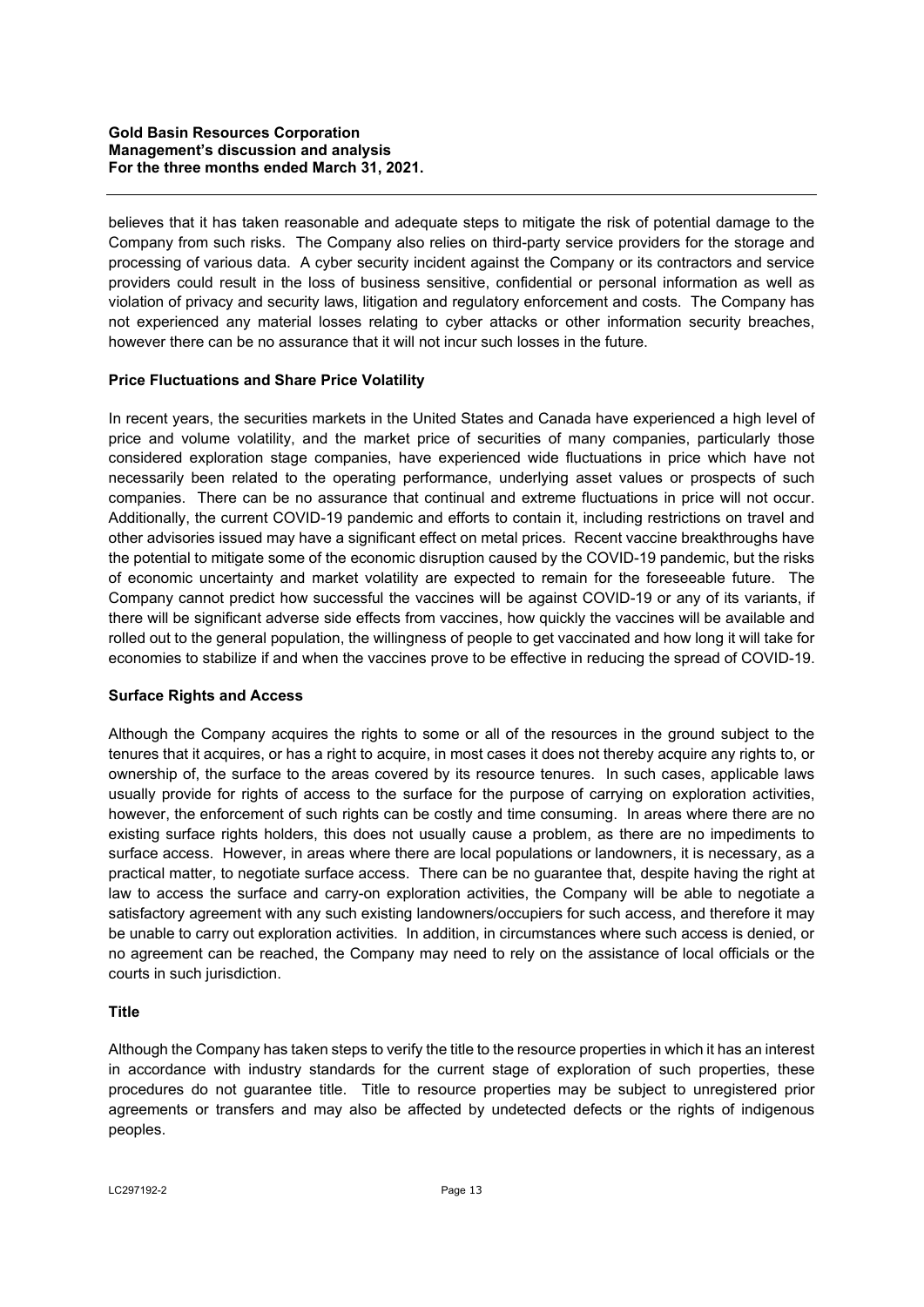## **COVID-19**

In December 2019, COVID-19 emerged and spread around the world causing significant business and social disruption. On March 11, 2020, the World Health Organization declared the outbreak of COVID-19 a global pandemic. In response to the outbreak, governmental authorities in Canada and internationally have introduced various recommendations and measures to try to limit the pandemic, including travel restrictions, border closures, non-essential business closures, quarantines, self-isolations, shelters-in-place and social distancing. The COVID-19 outbreak and the response of governmental authorities to try to limit it are having a significant impact on the private sector and individuals, including unprecedented business, employment, and economic disruptions. The continued spread of COVID-19 nationally and globally could have an adverse impact on the business, financial condition, results of operations and cash flows.

The outbreak of COVID-19 may cause disruptions to the Company's business and operational plans. These disruptions may include disruptions resulting from (i) shortages of skilled workers, (ii) unavailability of contractors and subcontractors and the inability of same to get to and from the Gold Basin Project, (iii) interruption of supplies from third parties upon which the Company relies, (iv) restrictions that governments impose to address the COVID-19 pandemic, (v) restrictions that the Company and its contractors and subcontractors impose to ensure the safety of employees and others, (vi) closure of assay labs, (vii) work delays, and (viii) the diversion of management's attention from the Company's business objectives due to dealing with any of the aforementioned disruptions. Further, it is presently not possible to predict the extent or durations of these disruptions. These disruptions may have a material adverse effect on the Company's business, financial condition and results of operations. Such adverse effect could be rapid and unexpected. These disruptions may severely impact the Company's ability to carry out its business plans for 2021 and may result in an increase in the total amount of funds the Company requires to carry out its planned exploration activities.

### **U.S. PFIC Status**

The Company may be a "passive foreign investment company" under the U.S. Internal Revenue Code, which may result in material adverse U.S. federal income tax consequences to investors in common shares that are U.S. taxpayers: Investors in the Company's common shares that are U.S. taxpayers should be aware that the Company expects it will be in the current year, a "passive foreign investment company" under Section 1297(a) of the U.S. Internal Revenue Code (a "PFIC"). If the Company is or becomes a PFIC, generally any gain recognized on the sale of its common shares and any "excess distributions" (as specifically defined) paid on its common shares must be rateably allocated to each day in a U.S. taxpayer's holding period for the common shares. The amount of any such gain or excess distribution allocated to prior years of such U.S. taxpayer's holding period for the common shares generally will be subject to U.S. federal income tax at the highest tax applicable to ordinary income in each such prior year, and the U.S. taxpayer may be required to pay interest on the resulting tax liability for each such prior year, calculated as if such tax liability had been due in each such prior year.

Alternatively, a U.S. taxpayer that makes a "qualified electing fund" (a "QEF") election with respect to the Company generally will be subject to U.S. federal income tax on such U.S. taxpayer's pro rata share of the Company's "net capital gain" and "ordinary earnings" (as specifically defined and calculated under U.S. federal income tax rules), regardless of whether such amounts are actually distributed by the Company. U.S. taxpayers should be aware, however, that there can be no assurance that the Company will satisfy record keeping requirements under the QEF rules or that the Company will supply U.S. taxpayers with required information under the QEF rules, in event that the Company is a PFIC and a U.S. taxpayer wishes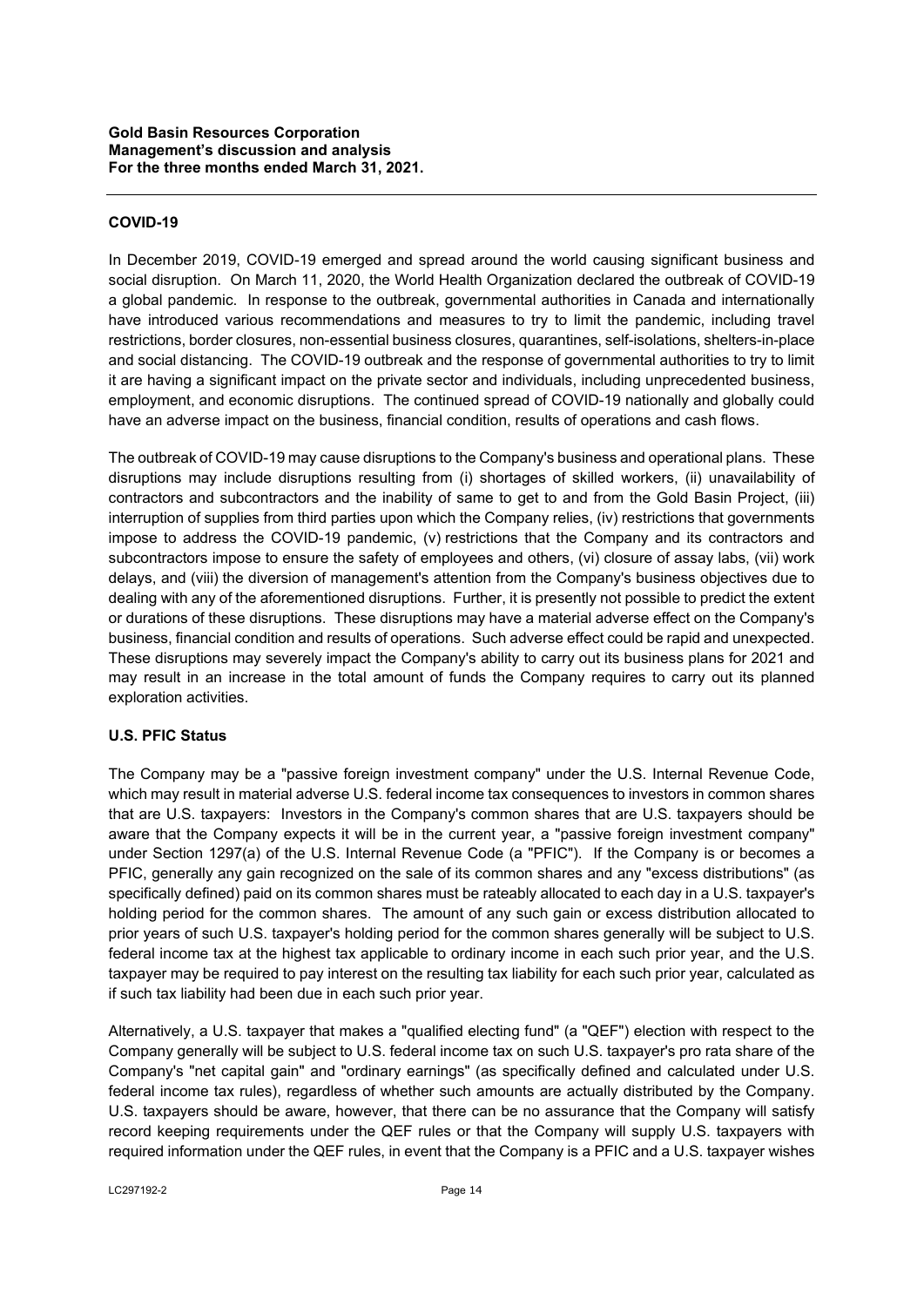to make a QEF election. As a second alternative, a U.S. taxpayer may make a "mark-to-market election" if the Company is a PFIC and its common shares are "marketable stock" (as specifically defined). A U.S. taxpayer that makes a mark-to-market election generally will include in gross income, for each taxable year in which the Company is a PFIC, an amount equal to the excess, if any, of (a) the fair market value of the common shares as of the close of such taxable year over (b) such U.S. taxpayer's adjusted tax basis in the common shares.

The above paragraphs contain only a summary of certain U.S. federal income tax considerations. Investors should consult their own tax advisor regarding the PFIC rules and other U.S. federal income tax consequences of the acquisition, ownership, and disposition of common shares of the Company.

## **SELECTED INFORMATION**

| Financial year ended                  | March 31, 2021 | December 31, 2020 | December 31, 2019 |
|---------------------------------------|----------------|-------------------|-------------------|
| Total revenues                        | \$ nil         | \$ nil            | \$ nil            |
| Net loss                              | \$(3,718,020)  | $$$ (3,146,552)   | \$(183,633)       |
| Per share                             | \$(0.004)      | \$ (0.09)         | \$(0.02)          |
| Total assets                          | \$15.418.422   | \$15.746.528      | \$307.046         |
| Total long-term financial liabilities | \$ nil         | \$ nil            | \$ nil            |

## **SUMMARY OF QUARTERLY RESULTS**

Below is a summary of the Company's last eight quarterly results, selected from financial statements prepared under International Financial Reporting Standards:

|                                              | Year<br>ending<br>December<br>31, 2021 | Year ending December 31, 2020 |             |            | Year<br>ending<br>December<br>31, 2019 | Year<br>ending<br>December<br>31, 2018 |               |
|----------------------------------------------|----------------------------------------|-------------------------------|-------------|------------|----------------------------------------|----------------------------------------|---------------|
|                                              | Quarter 1                              | Quarter 4                     | Quarter 3   | Quarter 2  | Quarter 1                              | Quarter 4                              | Quarter 4     |
| Net cost<br>recovery/<br>(loss) per<br>share | (302,827)                              | 816,555                       | (3,832,451) | (102, 539) | (28, 117)                              | (69, 462)                              | (69, 462)     |
| Basic/diluted<br>recover/loss<br>per share   | (0.004)                                | 0.01/0.01                     | (0.01)      | (0.01)     | (0.00)                                 | (0.01)/(0.00)                          | (0.01)/(0.00) |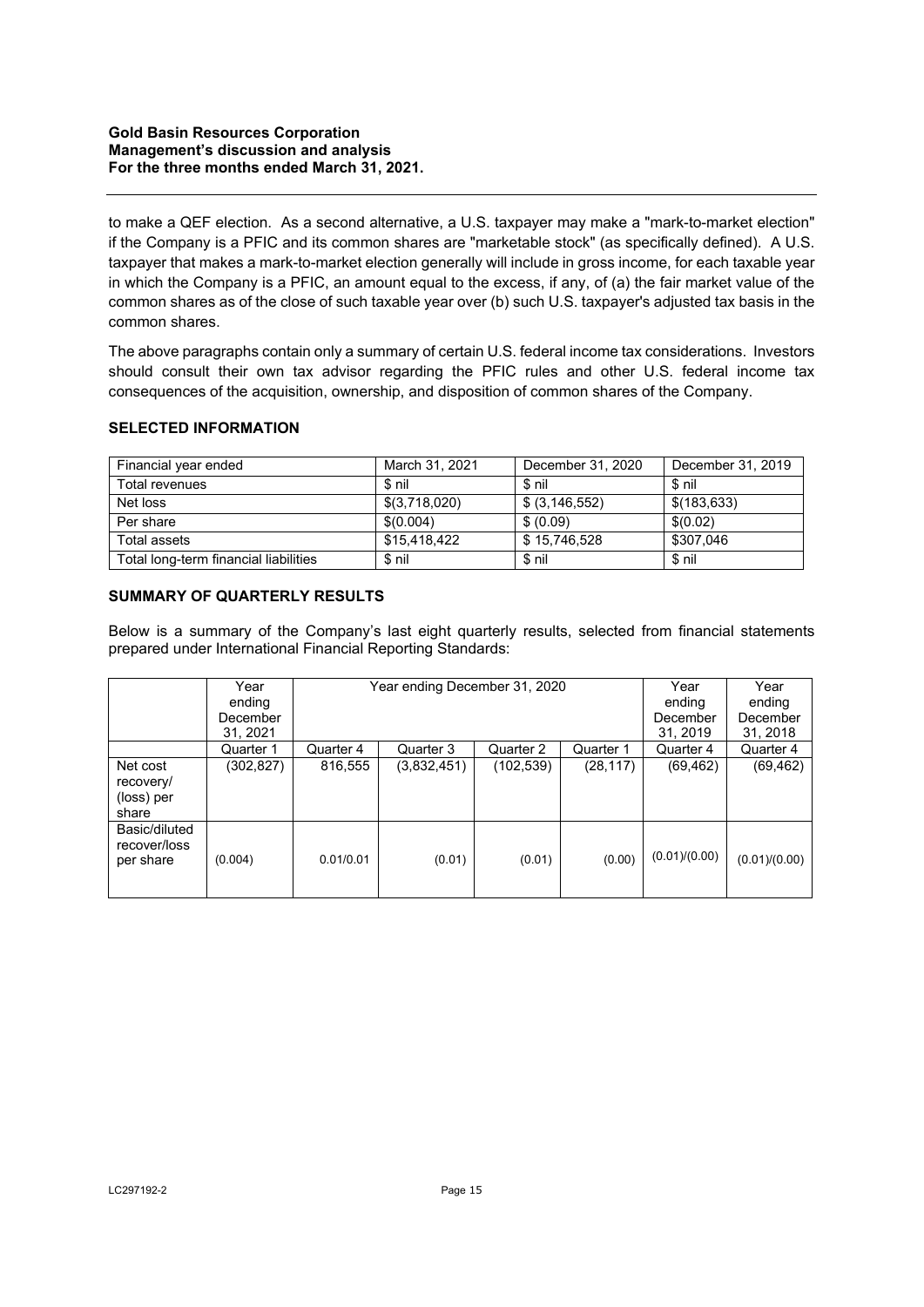#### **Financial Performance**

#### **Three Months Ended March 31, 2021**

|                                   | <b>Quarter ended</b><br>March 31, 2021 | <b>Quarter ended</b><br>March 31, 2020 | Change   |
|-----------------------------------|----------------------------------------|----------------------------------------|----------|
|                                   | \$                                     | \$                                     | \$       |
| <b>EXPENSES</b>                   |                                        |                                        |          |
| Advertising and promotion         | 23,014                                 |                                        | 23,014   |
| Amortization; right-of-use asset  | 3,460                                  |                                        | 3,460    |
| Consulting                        | 32,829                                 |                                        | 32,829   |
| <b>Filing fees</b>                | 2,250                                  | 2,974                                  | (724)    |
| Foreign exchange                  | (806)                                  |                                        | (806)    |
| Interest and accretion            | 794                                    |                                        | 794      |
| Listing fees                      | 34,600                                 |                                        | 34,600   |
| Management fees                   | 101,834                                | 13,000                                 | 88,834   |
| Office and administrative         | 22,317                                 | 3,597                                  | 18,720   |
| Professional fees                 | 80,534                                 | 5,541                                  | 74,993   |
| Rent                              |                                        | 2,250                                  | (2, 250) |
| Travel                            | 2,002                                  |                                        | 2,002    |
| <b>Total expenses</b>             | 302,827                                | 27,362                                 | 275,465  |
| Exploration and evaluation assets | 14,040,380                             | 13,359,787                             | 680,593  |

Net loss in the three months ended March 31, 2021, was \$302,827 compared to the net loss \$27,362 in the same period in March 2020.

### **Advertising and promotion**

The Company increased its promotional activities commensurate with exploration activity.

#### **Depreciation and Amortization Expenses**

Depreciation and amortization expenses increased with the opening of exploration office and purchase of office fittings and equipment.

#### **Consulting**

Costs attributable to appointment of CFO and production of accounts in-house.

#### **Listing Fees**

Increase attributable to application to list on OTCQB exchange.

#### **Management fees**

Increase of \$88,834 due to increase in directors acting in an executive capacity.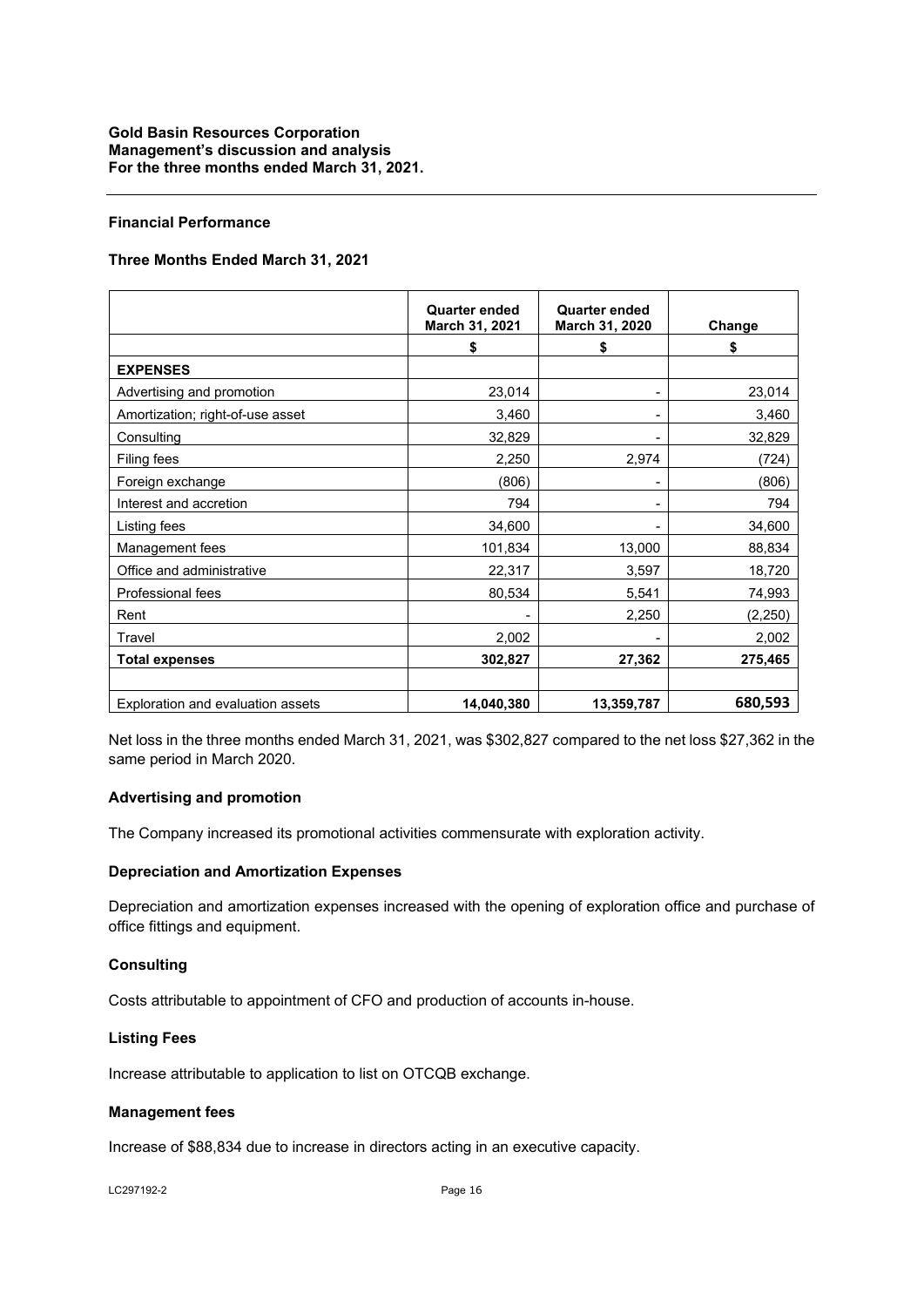#### **Office and administrative**

The Company opened an exploration office and costs increased with commensurate with drilling and exploration activity.

#### **Professional Fees**

Increase in costs are attributable to applications to listing on OTCQB Venture Markets.

#### **Exploration**

As discussed above the company continued with its exploration in Arizona, major costs in the period included, drilling \$207,199, assays \$119,943, geology and site management \$216,961 and Consulting / Reporting \$73,492.

#### **Liquidity and Capital Resources**

Total shareholders' equity as of March 31, 2021 was \$15,026,142 (March 31, 2020: 274,181) as follows:

| Balance as of December 31, 2020 | \$15,332,500 |
|---------------------------------|--------------|
| Warrants exercised              | 5.000        |
| Foreign currency translation    | (8,531)      |
| Current period loss             | 302.827      |
| Balance as of March 31, 2021    | \$15,026,142 |

The Company ended the year with cash of \$ 1,216,525, a decrease of \$991,971 from December 31, 2020.

Working capital was \$969,570 as of March 31, 2021, compared to \$136,271 as of March 31, 2020.

The Company does not generate cash flows from operations and accordingly, the Company will need to raise additional funds through the issuance of shares. When acquiring an interest in mineral properties through purchase or option the Company will sometimes issue common shares to the vendor or optionee of the property as partial or full consideration for the property interest to conserve its cash. Although, the Company has been successful in raising funds in the past there can be no assurance that the Company will be able to raise sufficient funds in the future, in which case the Company may be unable to meet obligations in the normal course of business. These factors may cast significant doubt regarding the Company's ability to continue as a going concern. Should the Company be unable to discharge liabilities in the normal course of business, the net realizable value of the Company's assets may be materially less than amounts on the statement of financial position.

#### **Share Capital**

During the three months ended March 31, 2021, the Company had the following share capital transactions:

On March 25, 2021, the company issued 100,000 common shares pursuant to the exercise of warrants at \$0.05 per share.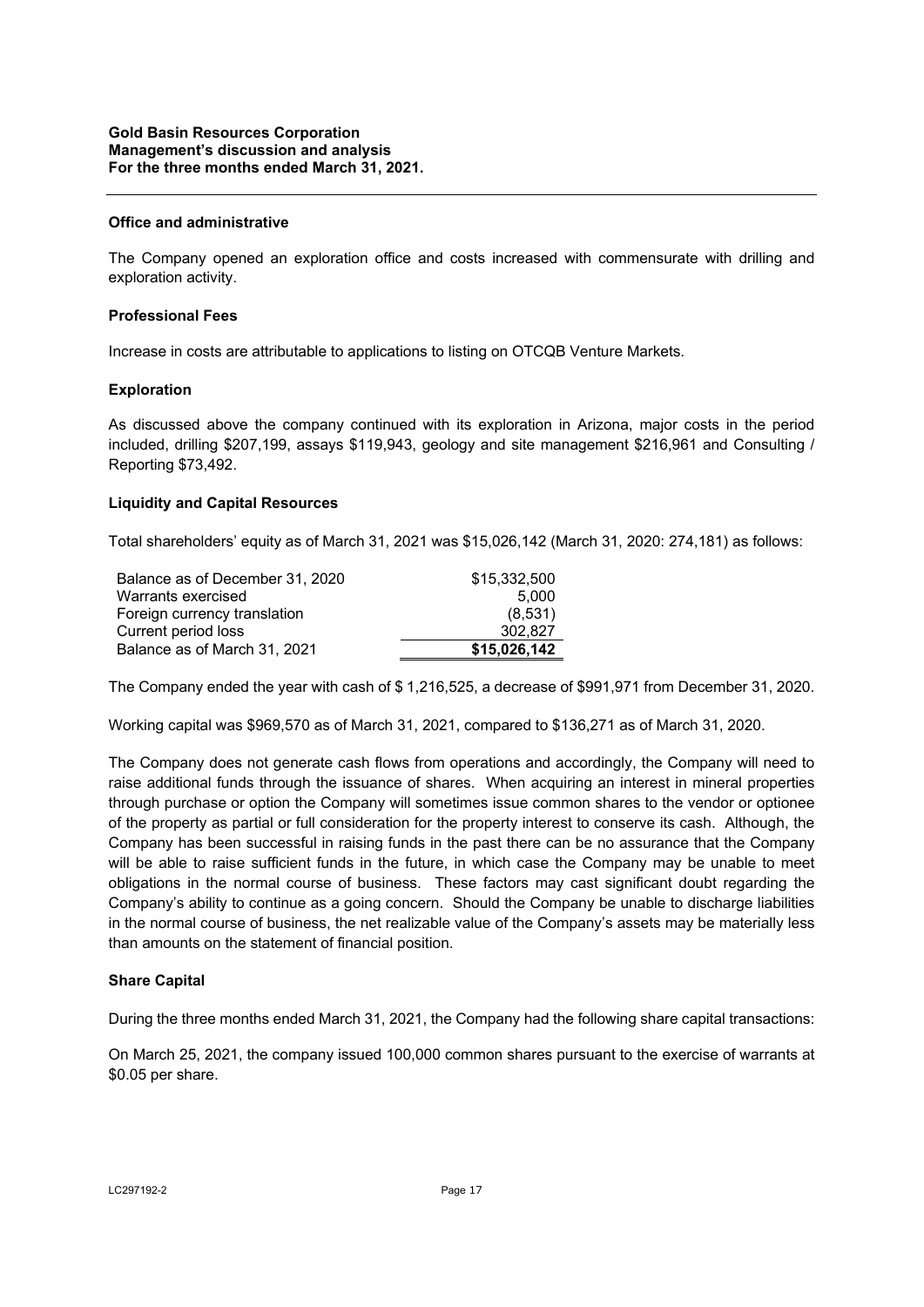#### **Stock Options**

The Company has at the period end there were 6,700,000 options outstanding with and average exercise price of \$0.46 and an average remaining life of 2.5 years.

The Company has 600,000 incentive stock options granted to directors, consultants, and management with an exercise price of \$0.35 per share for a period of three years from the date of grant.

#### **Warrants**

The Company has at the period end 19,404,563 warrants outstanding with a weighted average price of \$0.28 and an average remaining life of 0.63 years.

Subsequent to March 31, 2021, the Company issued an aggregate of 622,000 common shares pursuant to the exercise of warrants for gross proceeds of \$ 36,100.

#### **Commitments and Contingencies**

Company has no material or significant commitments or contingencies other than certain cash payments, common share issuances and exploration expenditures related to the Gold Basin Project.

#### **Related Party Transactions**

Related parties consist of companies owned by executive officers and directors.

Parties are considered to be related if one party has the ability, directly or indirectly, to control the other party or exercise significant influence over the other party in making financial and operating decisions. Related parties may be individuals or corporate entities. A transaction is considered to be a related party transaction when there is a transfer of resources or obligations between related parties.

The Company had incurred the following key management personnel cost from related parties:

|               | <b>Quarter Ended</b><br><b>March 2021</b> |
|---------------|-------------------------------------------|
|               | S                                         |
| Director Fees | 99,659                                    |
| CEO           | 29,395                                    |

## **Off Balance Sheet Transactions**

The Company has no off-balance-sheet transactions.

#### **Proposed Transactions**

The Company has no proposed transactions to report.

#### **Critical Accounting Estimates**

Please refer to the December 31, 2020 audited financial statements on www.sedar.com for critical accounting estimates.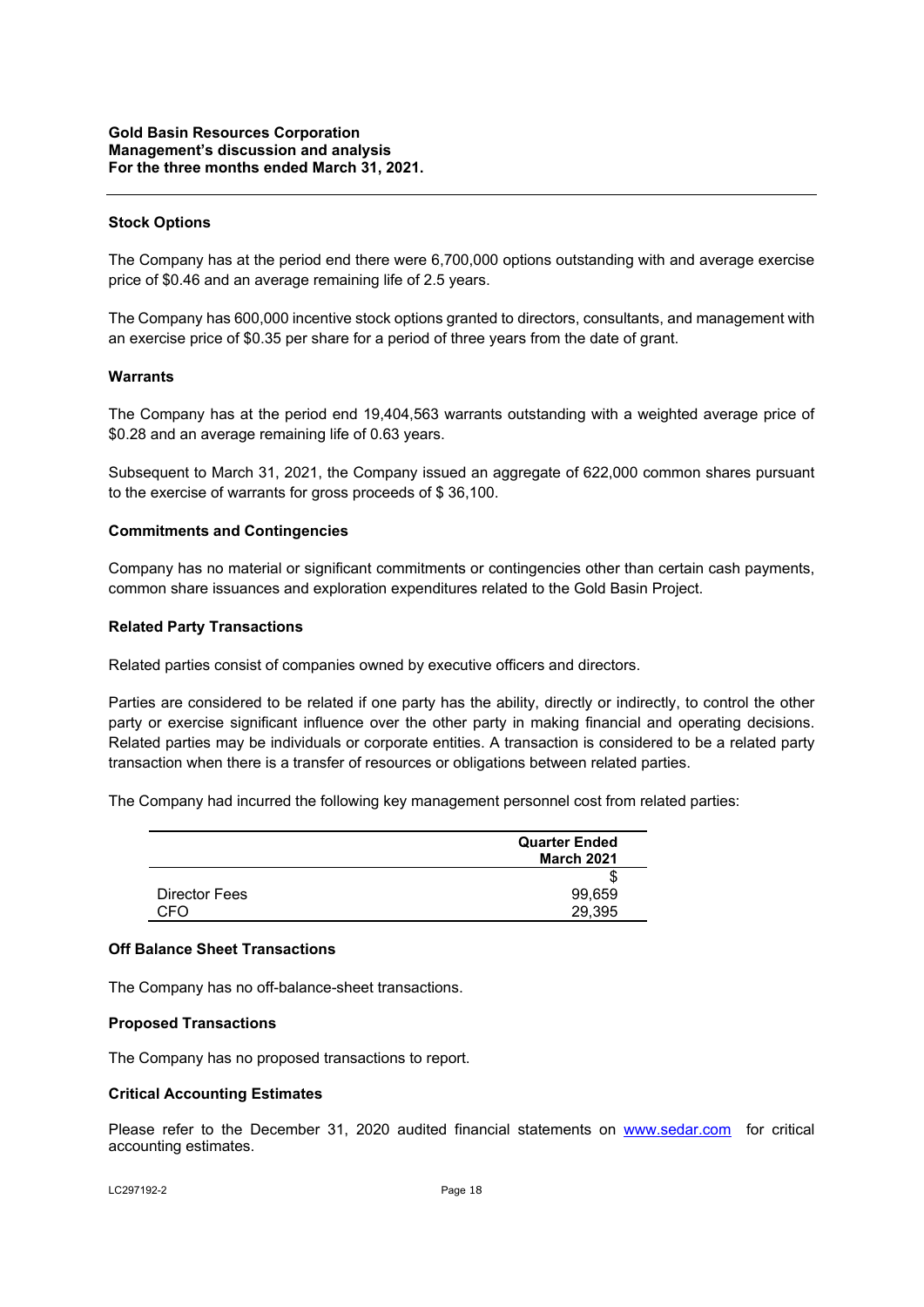#### **FINANCIAL INSTRUMENTS**

International Financial Reporting Standards 7, *Financial Instruments: Disclosures*, establishes a fair value hierarchy that reflects the significance of the inputs used in making the measurements. The fair value hierarchy has the following levels:

Level 1 - quoted prices (unadjusted) in active markets for identical assets or liabilities;

Level 2 - inputs other than quoted prices included in Level 1 that are observable for the asset or liability, either directly (i.e., as prices) or indirectly (i.e., derived from prices); and

Level 3 - inputs for the asset or liability that are not based on observable market data (unobservable inputs).

#### Fair Value of Financial Instruments

The Company's financial assets include cash and are classified as Level 1. The carrying value of these instruments approximates their fair values due to the relatively short periods of maturity of these instruments.

Assets measured at fair value on a recurring basis were presented on the Company's statements of financial position as at March 31, 2021 are as follows:

|      | Fair Value Measurements Using                                                          |                                                           |                                                    |           |
|------|----------------------------------------------------------------------------------------|-----------------------------------------------------------|----------------------------------------------------|-----------|
|      | Quoted Prices in<br><b>Active Markets</b><br>For Identical<br>Instruments<br>(Level 1) | Significant<br>Other<br>Observable<br>Inputs<br>(Level 2) | Significant<br>Unobservable<br>Inputs<br>(Level 3) | Total     |
|      | \$                                                                                     | \$                                                        | \$                                                 | \$        |
| Cash | 1,216,525                                                                              |                                                           |                                                    | 1,216,525 |

#### *Fair value*

The fair value of the Company's financial instruments approximates their carrying value as at March 31, 2021 because of the demand nature or short-term maturity of these instruments.

#### *Financial risk management objectives and policies*

The Company's financial instruments include cash and accounts payable. The risks associated with these financial instruments and the policies on how to mitigate these risks are set out below. Management manages and monitors these exposures to ensure appropriate measures are implemented on a timely and effective manner.